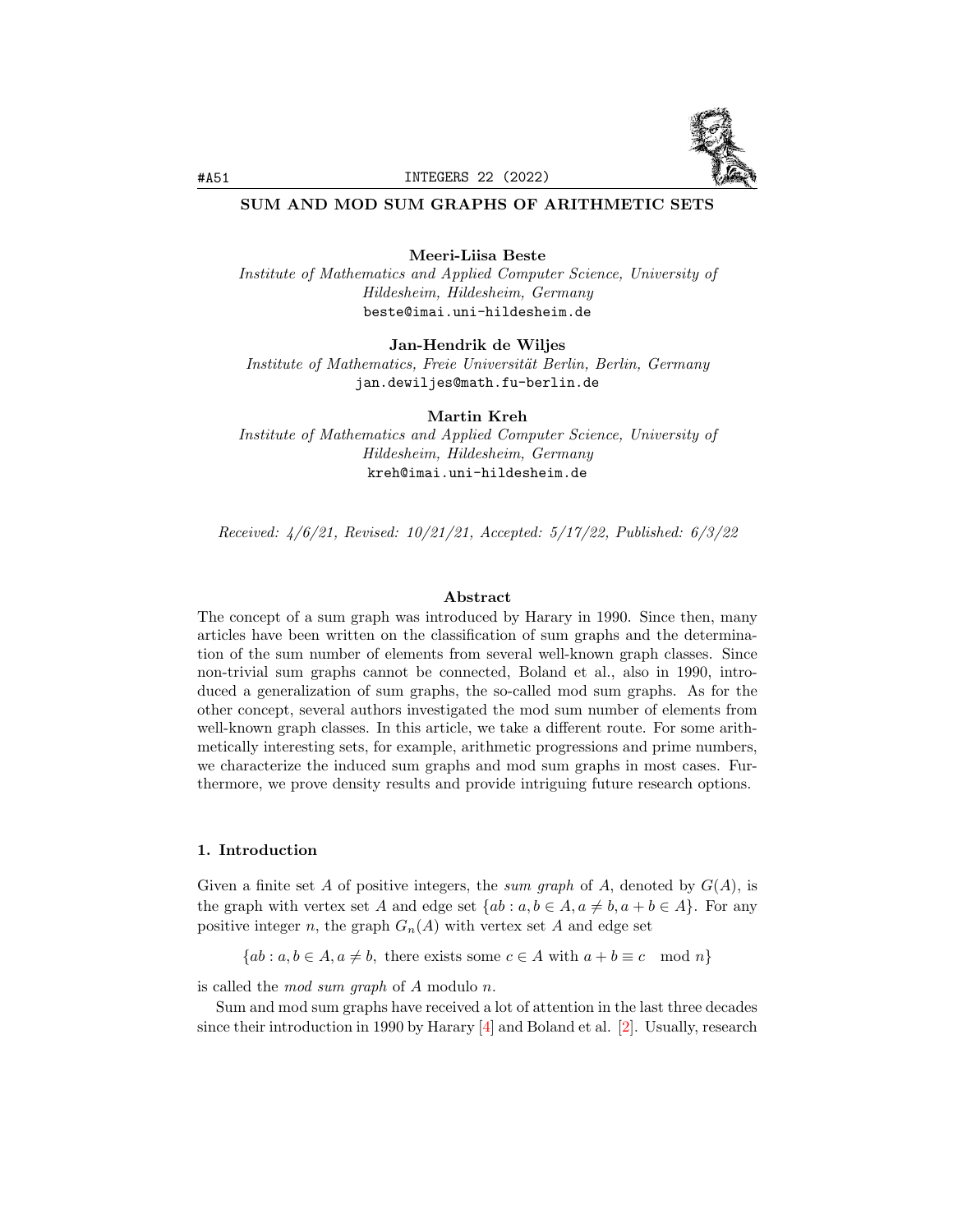is done by considering certain, often connected, graphs and determining whether they are sum graphs by giving an appropriate set A or how many vertices have to be added, which is the so-called sum number, until the resulting graphs are sum graphs. A good overview over known results is given in [\[3\]](#page-22-2), hence we will only cite publications which are directly related to our findings. We take a different route, namely we start with arithmetic sets of some interesting structure and determine their corresponding sum and mod sum graphs. This point of view appears to be new, but, in our opinion, at least equally thrilling.

To the best of our knowledge, in all previous articles on mod sum graphs, there is a restriction on the size of  $n$ : the modulus was always chosen to be bigger than  $\max(A)$ . The reason is that if  $n < \max(A)$ , then some of the elements of A could coincide as vertices of  $G_n(A)$ . Unless mentioned otherwise, we will not identify these vertices but rather treat them as distinct. If we indeed have  $n > \max(A)$ , then the edge set of  $G_n(A)$  can also be written in the form

$$
\{ab : a, b \in A, a \neq b, a+b \in A \text{ or } a+b-n \in A\}.
$$

In this article, we will assume that  $n > \max(A)$  for some types of arithmetic sets, but for others we will not restrict  $n$ . The reason is that for certain arithmetic sets the graph  $G_n(A)$  has interesting properties if we do not assume  $n > \max(A)$ . Note that if  $n < \max(A)$  and if  $a_1, a_2 \in A$  are integers with  $a_1 \equiv a_2 \mod n$ , then the neighborhoods of  $a_1$  and  $a_2$  coincide. This fact will be used frequently in this paper. Furthermore, call two sets  $V, W$  of vertices *(non-)adjacent* if any vertex of  $V$  is (non-)adjacent to any vertex of  $W$ .

Note that for  $n \ge \max(A) + \max(A \setminus {\max(A)}),$  we have  $G(A) = G_n(A)$ , hence sum graphs are special mod sum graphs. We will state this well-known and trivial fact as a proposition since we will use it in some of the forthcoming proofs. Note that in this article, we use  $0 \notin \mathbb{N}$  and the notation  $\mathbb{N}_0 = \mathbb{N} \cup \{0\}.$ 

<span id="page-1-0"></span>**Proposition 1.** Let A be a subset of N and let  $a_1, a_2$  be the two largest elements in A. If  $n \ge a_1 + a_2$ , we have  $G_n(A) = G(A)$ .

*Proof.* For any two vertices r, s, we have  $r + s \le a_1 + a_2 \le n$ . Hence, either  $r + s$ will not be reduced modulo n or it will be reduced to  $0 \notin A$ . Thus, we do not get any additional edges in  $G_n(A)$  compared to  $G(A)$ .  $\Box$ 

The following graph classes and operations will occur in this paper. We denote by  $P_k$  the path graph and  $K_k$  the complete graph on k vertices. For two graphs G and H, the graph  $G \cup H$  is the (disjoint) union of G and H. For a graph G, we denote the complement of G by  $\overline{G}$ . Furthermore, we will use the rather standard notations  $[m, n] = \{i \in \mathbb{Z} : m \leq i \leq n\}$  and  $[n] = [1, n]$ . The degree of a vertex v in the graph G will be denoted by  $d_G(v)$  and its neighborhood by  $N_G(v)$ . We might omit the index in unambiguous situations.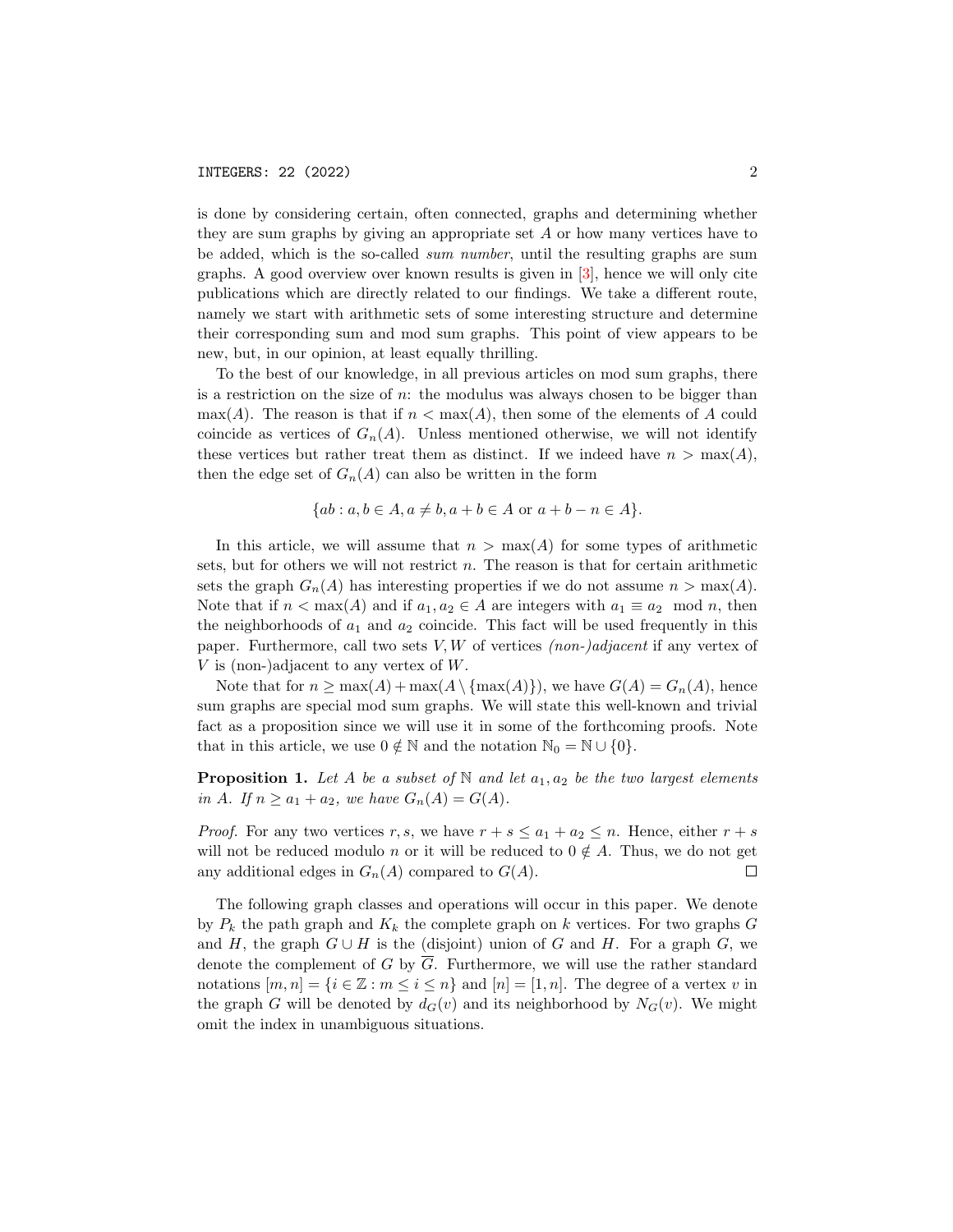Apart from the results given in Section [7,](#page-19-0) we consider an arithmetically interesting infinite set A, that is, a set with some kind of arithmetic structure. Let  $A_k$ denote the set of the k smallest elements of  $A$ <sup>[1](#page-2-0)</sup>. When considering  $G_n(A_k)$ , we can ask several questions:

- What structure does  $G_n(A_k)$  have?
- Fix k and consider the sequence  $(G_n(A_k))_n$ . What can be said about this sequence, for example about the number of edges? If  $n$  is sufficiently large, we have  $G_n(A_k) = G(A_k)$ ; if  $n = 1$ , the graph  $G_n(A_k)$  is complete. For each *n*, we have  $E(G(A_k)) \subset E(G_n(A_k)).$
- Fix n and consider the sequence  $(G_n(A_k))_k$ . What can be said about this sequence, for example about the proportion of edges compared with  $\binom{|A_k|}{2}$  $\binom{k}{2}$ ?

We will answer some of these questions for certain sets A, leaving others for future research.

### <span id="page-2-1"></span>2. Arithmetic Progressions

Arithmetic progressions contain much additive structure. Since sum graphs are some sort of additive objects, it seems natural to start with these sequences.

#### 2.1. Sum Graph of an Arithmetic Progression

In this section, we consider arithmetic progressions

$$
A^{(a,d)} = \{x \in \mathbb{N} : x = a + jd \text{ for some } j \in \mathbb{N}_0\}.
$$

As an example, the sum graph  $G(A_{10}^{(6,2)})$  is displayed in Figure [1.](#page-3-0)

For two vertices  $a + id, a + jd$  of  $G(A_k^{(a,d)})$  ${k(a,d) \choose k}$  to be adjacent, some  $\ell \in \mathbb{N}$  with

$$
(a + id) + (a + jd) = a + \ell d \implies a = (\ell - (i + j))d
$$

needs to exist. This is only possible if  $d | a$ . More precisely,  $G(A_k^{(a,d)})$  $\binom{a,a}{k}$  has edges if and only if  $d | a$  and  $k \geq 2$ . Hence, we obtain the following result.

**Proposition 2.** Let a, d, k be positive integers with  $d \nmid a$ . Then we have  $G(A_k^{(a,d)})$  $\binom{a,a}{k} =$  $\overline{K_k}$ .

<span id="page-2-0"></span><sup>&</sup>lt;sup>1</sup>Note that usually the notation  $A_k$  denotes the set of elements of  $A$  that are smaller or equal to k. Since with our notation most results are much more appealing, we will use this instead.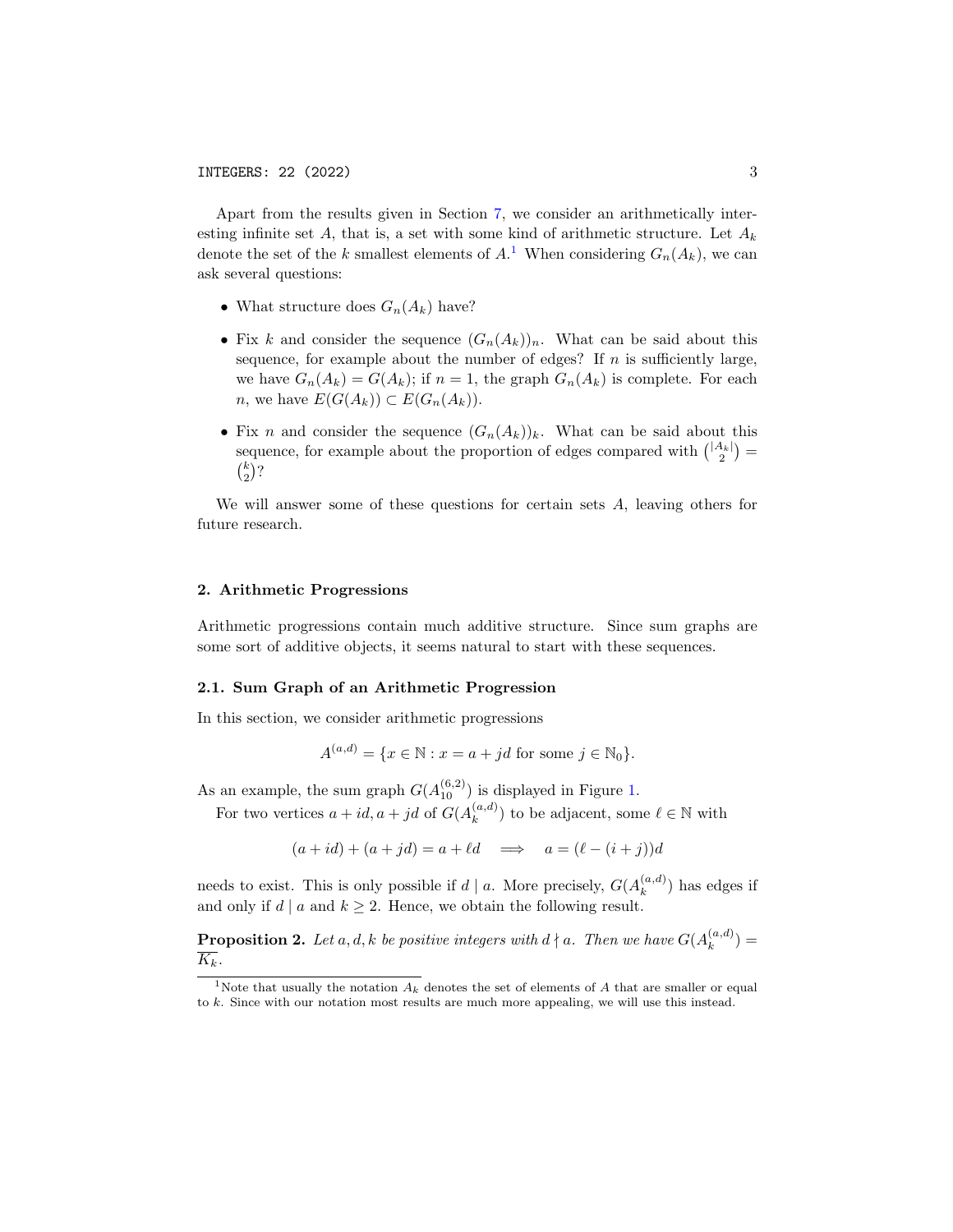

<span id="page-3-0"></span>Figure 1: The sum graph  $G(A_{10}^{(6,2)})$ .

In view of the previous proposition, we consider only  $d | a$  for the remainder of this subsection. It is well known that sum graphs which are induced by  $A$  and  $cA$ , where c is some positive integer, are isomorphic (see for example  $[9]$ ). This fact implies

<span id="page-3-1"></span>
$$
G(A_k^{(a,d)}) = G(A_k^{(a/d,1)}).
$$

Hence, it suffices to investigate the structure of sum graphs induced by sets of consecutive positive integers. This has been done before in part in [\[9\]](#page-22-3). Using and slightly modifying arguments used in that paper, we obtain the following results, which are still phrased rather general.

Let  $a = h \cdot d$ , then the vertex a of  $G(A_k^{(a,d)})$  $\binom{(a,a)}{k}$  has neighbors  $a + jd$  for  $1 \leq j \leq$  $k-1-h$ . In view of the nice additive structure of arithmetic progressions, the following terms in the sequence have, apart from a repetition in the middle for  $a + id$  with  $i \in \left\{ \lfloor \frac{k-1}{2} \rfloor, \lceil \frac{k}{2} \rceil \right\}$  (since no loops are allowed), exactly one neighbor less than the previous one, that is,

$$
N(a + id) = \left\{ a + jd \in A^{(a,d)} : i \neq j \text{ and } 0 \leq j \leq k - 1 - h - i \right\}.
$$
 (1)

Using Equation  $(1)$  and the aforementioned  $[9]$  (Theorem 2.1), we obtain the following structural description of the considered sum graphs.

**Proposition 3.** Let a, d, k be positive integers. If  $d \mid a$ , say  $a = h \cdot d$ , then  $G(A_k^{(a,d)})$  $\binom{(a,a)}{k}$ is the unique graph with degree sequence

$$
0,0,\ldots,0,1,2,\ldots,\left\lceil\frac{t}{2}\right\rceil-1,\left\lceil\frac{t}{2}\right\rceil,\left\lceil\frac{t}{2}\right\rceil,\left\lceil\frac{t}{2}\right\rceil+1,\ldots,t-1,t,
$$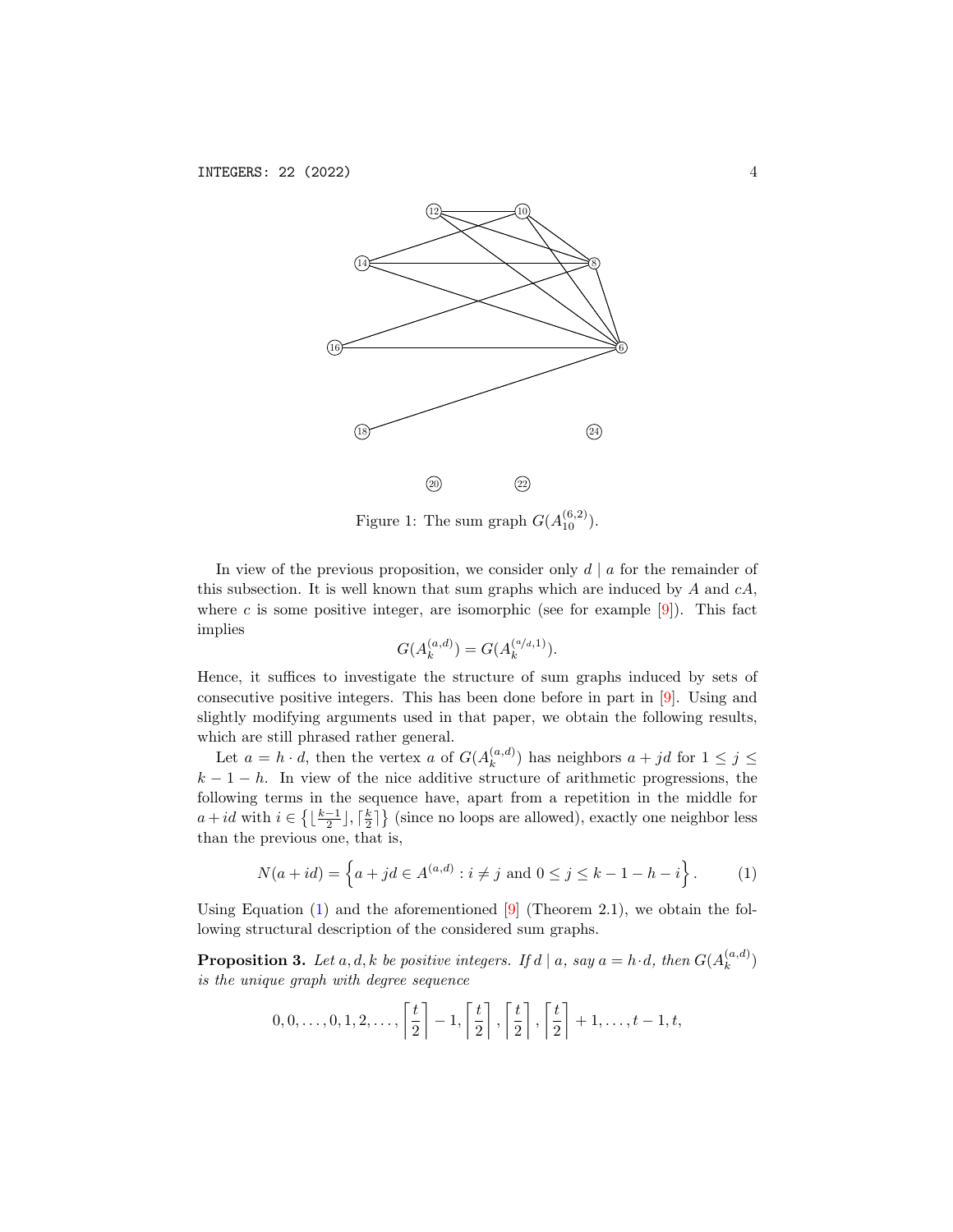INTEGERS: 22 (2022) 5

where  $t = k - 1 - h$ . Moreover,  $G(A_k^{(a,d)})$  $\binom{(a,d)}{k}$  has exactly  $\left\lfloor \frac{1}{4}(t+1)^2 \right\rfloor$  edges.

## 2.2. Mod Sum Graphs of an Arithmetic Progression

In this section, we examine mod sum graphs of arithmetic progressions, where we will assume that the modulus n fulfils  $n > \max(A_k^{(a,d)})$  $\binom{a,a}{k}$ . Similarly as before, the simple computation

$$
(a + id) + (a + jd) = n + (a + \ell d) \implies n = a + (i + j - \ell)d \tag{2}
$$

helps characterize those moduli for which sum graph and mod sum graph coincide.

Proposition 4. We have

<span id="page-4-0"></span>
$$
G_n(A_k^{(a,d)}) \neq G(A_k^{(a,d)})
$$

if and only if  $n = a + md$  for some  $m \in [k, 2k - 3]$  and  $k \ge 2$ .

*Proof.* If  $n = a + md$  for some  $m \in [k, 2k - 3]$  and  $k \ge 2$ , then  $a + (k - 1)d$  and  $a + (m - k + 1)d$  are adjacent in  $G_n(A_k^{(a,d)})$  $\binom{a,a}{k}$  since their sum equals a modulo n, but not in  $G(A_k^{(a,d)})$  $\binom{(a,a)}{k}$ .

If, on the other hand, we have  $G_n(A_k^{(a,d)})$  $_{k}^{(a,d)}) \neq G(A_{k}^{(a,d)})$  $\binom{(a,a)}{k}$ , then  $i, j, \ell$  fulfilling [\(2\)](#page-4-0) exist. Note that  $k \geq 2$  is certainly necessary. Since  $i \neq j$  and  $i, j, \ell \in [0, k - 1]$  as well as  $n \ge a + kd$  hold, the number  $i + j - \ell$  has to lie between k and  $2k - 3$ .  $\Box$ 

Combining this result with the previous ones, we obtain the following characterization.

**Theorem 1.** Let  $a, d, k, n$  be positive integers and  $n > a + (k - 1)d$ . If  $n >$  $a + (2k-3)d$  or  $n \notin A^{(a,d)}$ , then  $G_n(A_k^{(a,d)})$  $\binom{a,d}{k} = G(A_k^{(a,d)})$  $\binom{(a,a)}{k}$ . Otherwise, we have

$$
G_n(A_k^{(a,d)}) \cong \begin{cases} ([0,k-1], \{ij : i \neq j, i+j \geq \frac{n-a}{d}\}) & \text{if } d \nmid a, \\ ([0,k-1], \{ij : i \neq j, i+j \geq \frac{n-a}{d} \text{ or } i+j \leq k-1\}) & \text{if } d \mid a. \end{cases}
$$

To obtain the neighborhood of each vertex, let  $n = a + (2(k - 1) - r)d$  with  $r \in [k-2]$ . Denoting by N' the set of additional neighbors compared to the sum graph, a simple computation yields

$$
N'(a+id) = \{a+jd : 2(k-1) - r - i \le j \le k-1, i \ne j\}
$$
  
= 
$$
\begin{cases} \emptyset & \text{if } i < k-1-r, \\ \{a+(k-\ell)d : \ell \in [i-k+r+2] \setminus \{k-i\}\} & \text{if } i \ge k-1-r. \end{cases}
$$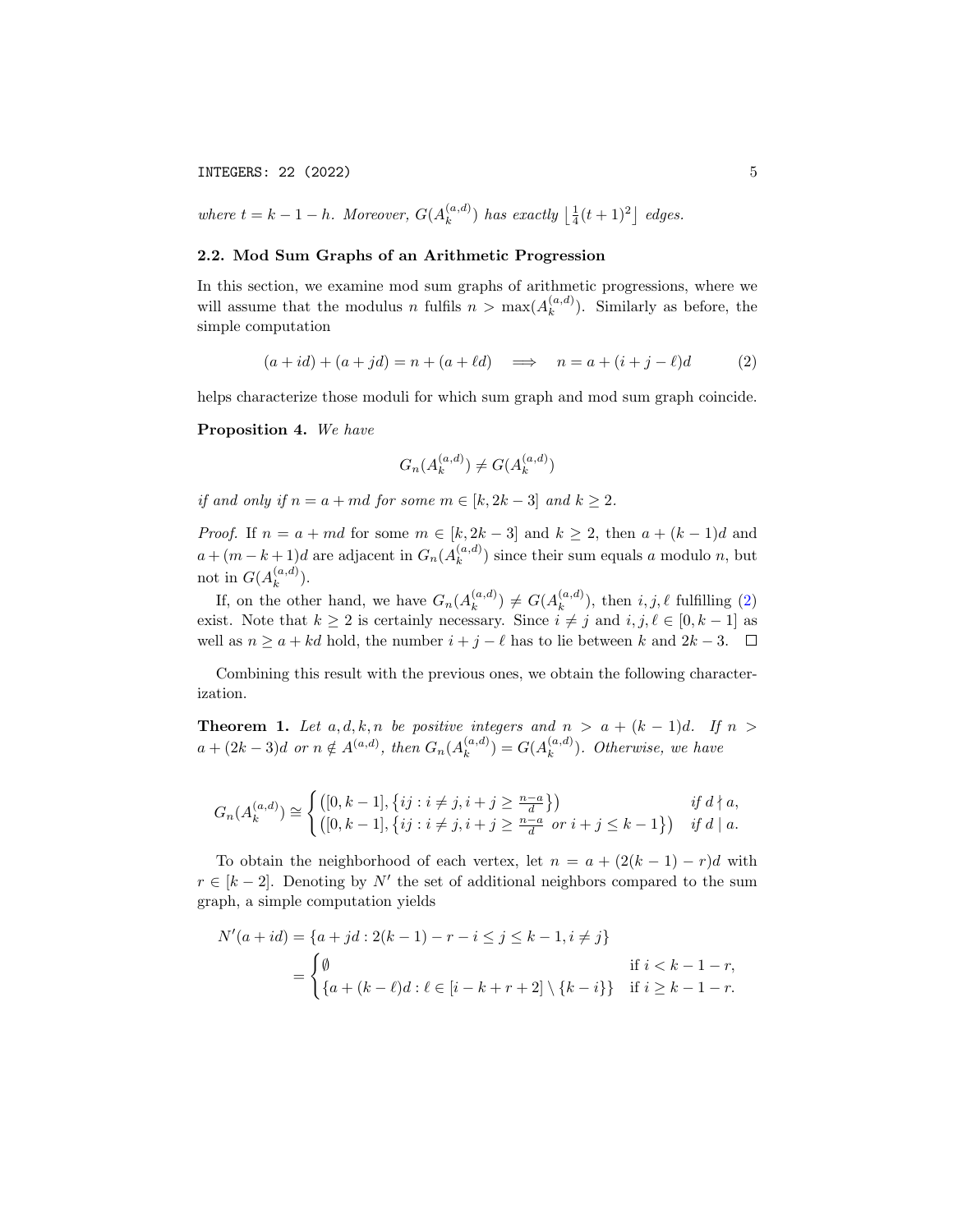Therefore, we get

$$
|N'(a+id)| = \begin{cases} 0 & \text{if } i < k-1-r, \\ i - k + r + 2 & \text{if } k-1-r \le i < k-1-\lfloor \frac{r}{2} \rfloor, \\ i - k + r + 1 & \text{if } i \ge k-1-\lfloor \frac{r}{2} \rfloor. \end{cases}
$$

Using the handshaking lemma, it is straightforward to compute the number of additional edges:

$$
\frac{1}{4}(r^2+2r)+x,
$$

where  $x = \frac{1}{4}$  if r is odd and  $x = 0$  otherwise. For example, if  $k = 10, a = 6, d =$  $2, r = 3$  (and consequently  $n = 36$ ), then we get the four additional edges, which are shown in Figure [2](#page-5-0) in red.



<span id="page-5-0"></span>Figure 2: The mod sum graph  $G_{36}(A_{10}^{(6,2)})$ .

## <span id="page-5-1"></span>3. Second Order Linear Recurrences

Linear recurrences of order 2 are particularly interesting for (mod) sum graphs since they are basically defined via linear combinations of exactly two parts of some given set.

### 3.1. Fibonacci Numbers

By  $f_k$  we denote the k-th Fibonacci number starting with  $f_1 = 1, f_2 = 2$ . Although this is the sequence given in Fibonacci's original work, usually the starting values 1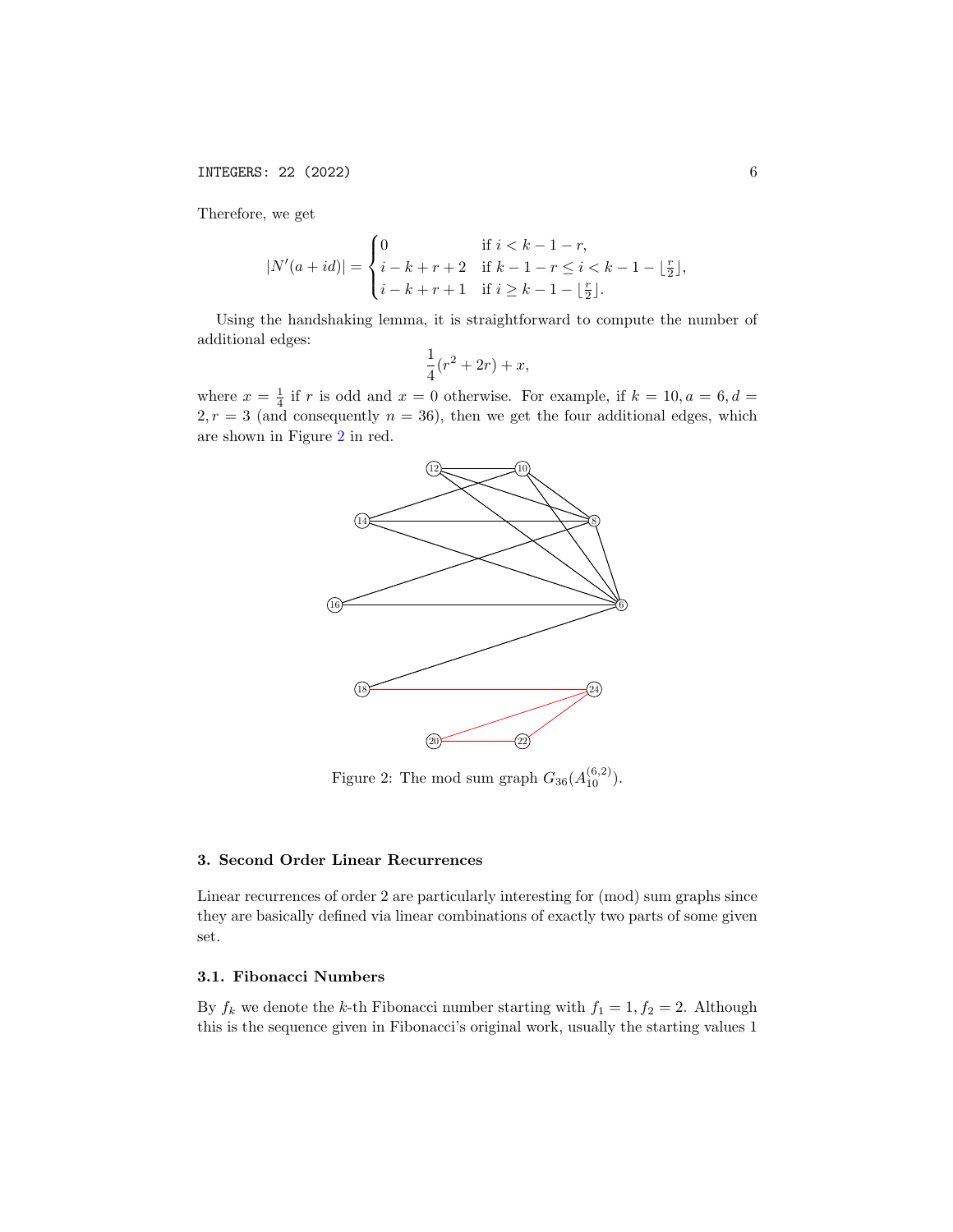## INTEGERS: 22 (2022) 7

and 1 or 0 and 1 are used. For our purposes the chosen definition is more convenient. We also define  $F_k = \{f_i : 1 \leq i \leq k\}.$ 

**Proposition 5.** For every  $k \in \mathbb{N}$ , we have  $G(F_k) = P_{k-1} \cup K_1$ .

*Proof.* First of all, by definition of the Fibonacci numbers,  $f_i$  and  $f_{i+1}$  are adjacent in  $G(F_k)$  for every  $i \in [k-1]$ . Since  $f_i + f_j < f_{j+1}$  for  $1 \leq i < j-1 \leq k-2$ , there are no more edges.  $\Box$ 

Let us turn our attention to mod sum graphs now. As an example, the mod sum graph  $G_{178}(F_{11})$  is displayed Figure [3.](#page-6-0)



<span id="page-6-0"></span>Figure 3: The mod sum graph  $G_{178}(F_{11})$ .

Again, we will assume  $n > \max(F_k) = f_k$ . The following results will be very helpful in determining the structure of these graphs.

**Lemma 1.** Edges from  $G_n(F_k)$  which do not belong to  $G(F_k)$  are incident to  $f_k$ .

*Proof.* Since  $f_i + f_j < f_k$  for  $i < j < k - 1$ , the sums  $f_i + f_j$  are smaller than n and will therefore not be reduced.  $\Box$ 

<span id="page-6-2"></span>**Lemma 2.** The graph  $G_n(F_k)$  contains at most k edges.

*Proof.* There are  $k-2$  edges from  $G(F_k)$  which also belong to  $G_n(F_k)$ . Let  $i < j < k$ be positive integers. For  $f_i$  and  $f_j$  being adjacent to  $f_k$ , there need to exist positive integers  $p < q$  such that

$$
f_i + f_k = n + f_p \qquad \text{and} \qquad f_j + f_k = n + f_q
$$

hold (note  $p < i$  and  $q < j$ ). These equations imply

<span id="page-6-1"></span>
$$
f_i + f_q = f_j + f_p. \tag{3}
$$

Because of  $p < i < j$ , we have  $|j - p| \ge 2$ . From Zeckendorf's theorem [\[11\]](#page-22-4) we would get  $\{i, q\} = \{j, p\}$  if  $|i - q| \geq 2$ . But this is not possible because of  $p < i < j$  and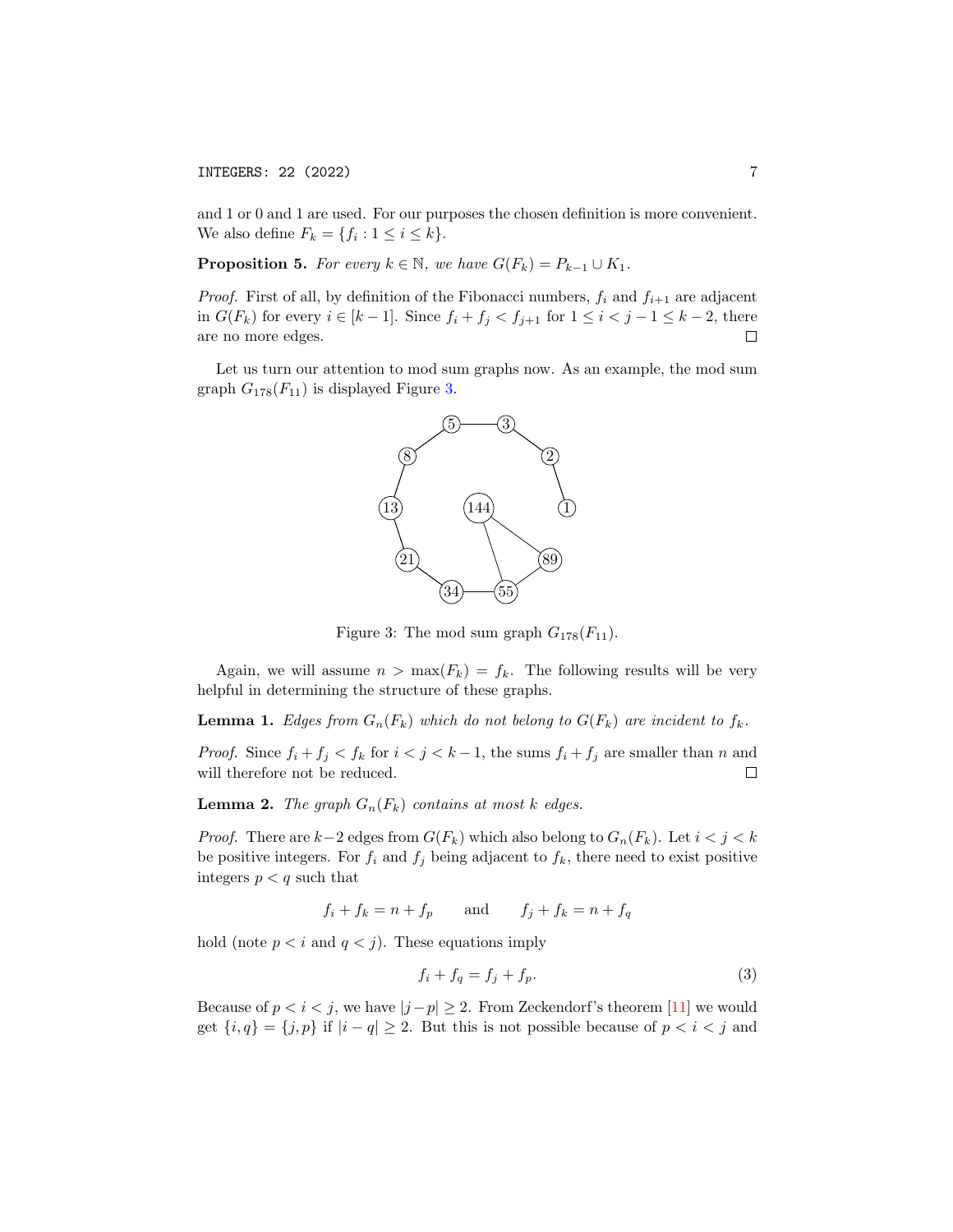$q < j$ . Hence, we have  $|i - q| \leq 1$ . If  $|i - q| = 1$ , then  $f_j + f_p$  would be a Fibonacci number which cannot be true. Therefore, we get  $i = q$ . Now we obtain  $p = i - 2$ and  $j = i + 1$  as a solution of Equation [\(3\)](#page-6-1). This solution is unique by Zeckendorf's theorem. Furthermore, we get  $n = f_k + f_{i-1}$ . Thus, there cannot be more than two additional edges in  $G_n(F_k)$  compared to  $G(F_k)$ .  $\Box$ 

<span id="page-7-0"></span>**Theorem 2.** Given  $n, k \in \mathbb{N}$  with  $n > f_k$ , we have, denoting by  $E_k$  the edge set of  $G(F_k),$ 

$$
G_n(F_k) = \begin{cases} (F_k, E_k \cup \{f_{i+1}f_k, f_{i+2}f_k\}) & \text{if } n = f_k + f_i \text{ for some } i \in [k-3],\\ (F_k, E_k \cup \{f_{i+1}f_k\}) & \text{if } n = f_k + f_{i+1} - f_j\\ & \text{for some } i \in [k-2] \text{ and } j \in [i],\\ P_{k-1} \cup K_1 & \text{otherwise.} \end{cases}
$$

*Proof.* If  $n = f_k + f_i$  for some  $i \in [k-3]$ , then the statement follows from

$$
f_{i+1} + f_k = f_{i-1} + f_i + f_k \equiv f_{i-1}, \qquad f_{i+2} + f_k = f_i + f_{i+1} + f_k \equiv f_{i+1}
$$

and Lemma [2.](#page-6-2)

In case of  $f_k + f_i < n < f_k + f_{i+1}$  for some  $i \in [k-2]$ , there can be at most one additional edge since two additional edges are only possible if  $n$  is the sum of two Fibonacci numbers (see proof of Lemma [2\)](#page-6-2). Since  $f_{i+1} + f_k \equiv f_j$  holds in the second case,  $f_{i+1}$  and  $f_k$  are adjacent.

For all other n, no additional edges exist because of the fact that  $n = f_k + f_i - f_j$ is a necessary condition for  $f_i$  and  $f_k$  to be adjacent.

The number of occurrences of the graph types given in Theorem [2](#page-7-0) are  $k 3, \frac{(k-1)(k-2)}{2}$  $\frac{2(k-2)}{2}$ , and  $f_{k-1}-1-(\frac{k^2}{2}-\frac{k}{2}-2)$ ; note that  $k-3+\frac{(k-1)(k-2)}{2}=\frac{k^2}{2}-\frac{k}{2}-2$ . Hence, the proportion of graphs  $P_{k-1} \cup K_1$  among  $G_n(F_k)$  with  $n \in [f_k + 1, f_{k-1} +$  $f_k - 1$  grows to 1 for  $k \to \infty$ .

#### 3.2. Other Starting Values

The recursion of the Fibonacci numbers has been considered for other starting values than 1 and 2 in the past. One example would be the well-known Lucas numbers starting with 1 and 3 as its first two terms, or, more commonly, with 2 and 1. The arguments in the previous subsection can be used to determine the sum and mod sum graphs of such generalizations<sup>[2](#page-7-1)</sup> of the Fibonacci numbers. To make it more explicit, we start with positive integers  $a < b$  and consider the sequence  $(s_k)_{k\in\mathbb{N}}$  with  $s_1 = a, s_2 = b$  and  $s_{i+2} = s_i + s_{i+1}$  for  $i \in \mathbb{N}$ . Furthermore, let  $S_k = \{s_i : 1 \le i \le k\}.$ 

Similarly as for the Fibonacci sequence, we can determine the structure of  $G(S_k)$ .

<span id="page-7-1"></span><sup>2</sup>Note that many, very different, generalizations of Fibonacci numbers exist.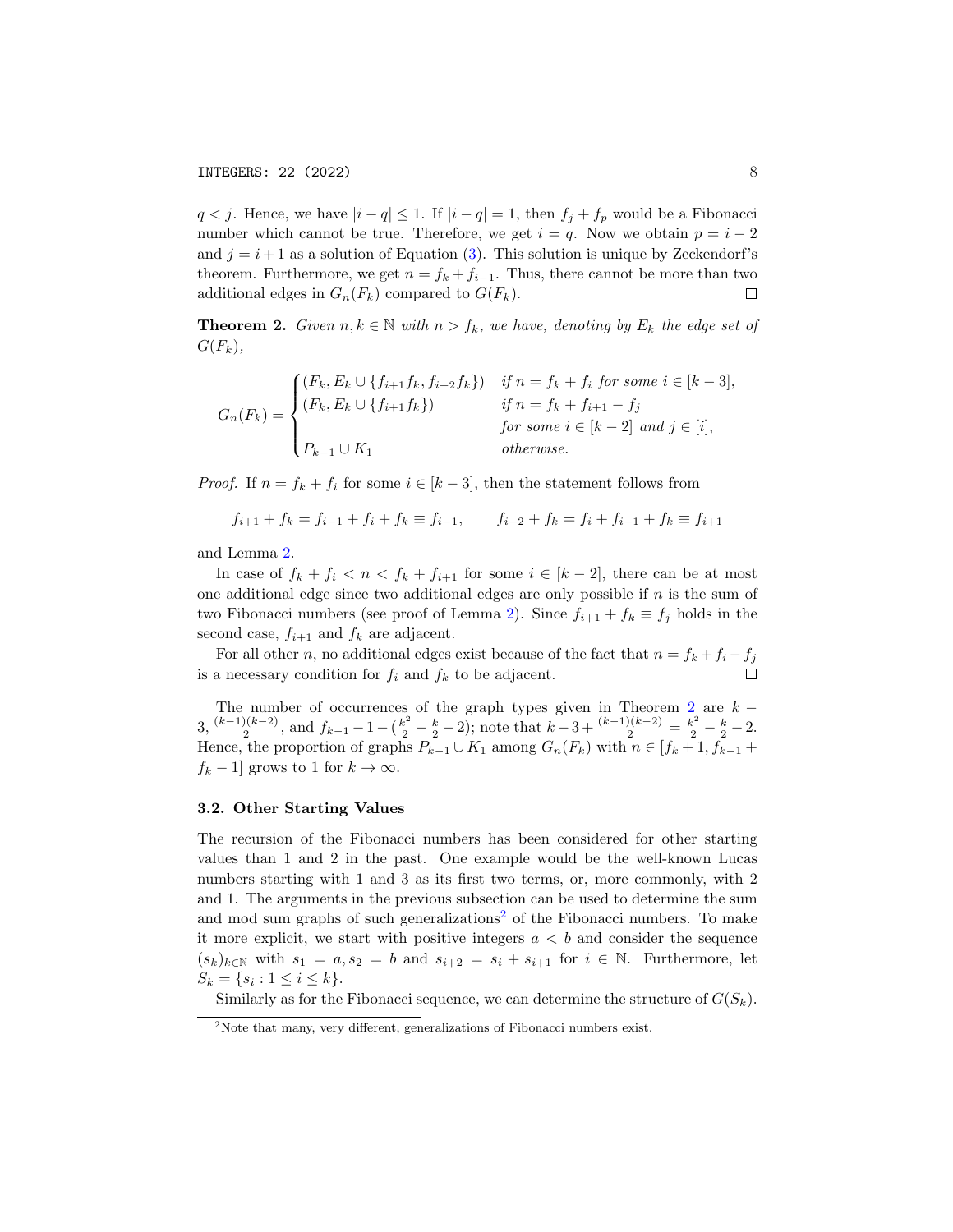INTEGERS: 22 (2022) 9

**Proposition 6.** For every  $k \in \mathbb{N}$ , we have  $G(S_k) = P_{k-1} \cup K_1$ .

To generalize Theorem [2,](#page-7-0) we, as a matter of fact, only need a weak version of Zeckendorf's Theorem.

**Lemma 3.** Given a positive integer n, there is at most one pair of indices  $i < j$ such that  $n = s_i + s_j$  holds.

Proof. Suppose we had

$$
n = s_i + s_j = s_h + s_\ell
$$

for  $i < j, h < \ell$ , and  $j \leq \ell$ . Since, if  $j < \ell$ ,

$$
n = s_h + s_\ell = s_h + s_{\ell-1} + s_{\ell-2} \ge s_h + s_j + s_i = s_h + n
$$

would yield a contradiction, we obtain  $j = \ell$ . This implies  $s_i = s_h$  and hence  $i = h$ .  $\Box$ 

Using this lemma instead of Zeckendorf's Theorem, we can easily adjust the proofs of Lemma [2](#page-6-2) and Theorem [2](#page-7-0) to obtain the following results.

**Lemma 4.** The graph  $G_n(S_k)$  contains at most k edges.

**Theorem 3.** Given  $n, k \in \mathbb{N}$  with  $n > s_k$ , we have, denoting by  $E_k$  the edge set of  $G(S_k),$ 

 $G_n(S_k) =$  $\sqrt{ }$  $\int$  $\overline{\mathcal{L}}$  $(S_k, E_k \cup \{s_{i+1}s_k, s_{i+2}s_k\})$  if  $n = s_k + s_i$  for some  $i \in [k-3]$ ,  $(S_k, E_k \cup \{s_{i+1}s_k\})$  if  $n = s_k + s_{i+1} - s_j$ for some  $i \in [k-2]$  and  $j \in [i]$ ,  $P_{k-1} \cup K_1$  otherwise.

### <span id="page-8-1"></span>4. Prime Numbers

In the next three sections, we will not necessarily assume  $n > \max(A_k)$  for the set  $A_k$  we consider. Let  $\mathbb{P}_k$  be the set of the first k primes  $2 = p_1 < p_2 < \cdots < p_k$ . Figure [4](#page-9-0) shows the sum graph  $G(\mathbb{P}_8)$ .

<span id="page-8-0"></span>**Proposition 7.** The graph  $G(\mathbb{P}_k)$  is a star with some additional isolated vertices. More precisely, the centre of the star is the vertex 2, the leafs are the primes  $p \in \mathbb{P}_k$ such that  $(p, p + 2)$  is a twin prime with  $p + 2 \leq p_k$ , and all other vertices are isolated.

Proof. Since every prime greater than 2 is odd, the sum of two such primes can never be a prime. Hence, two vertices can only be adjacent if one of them is the vertex 2. This gives the result. $\Box$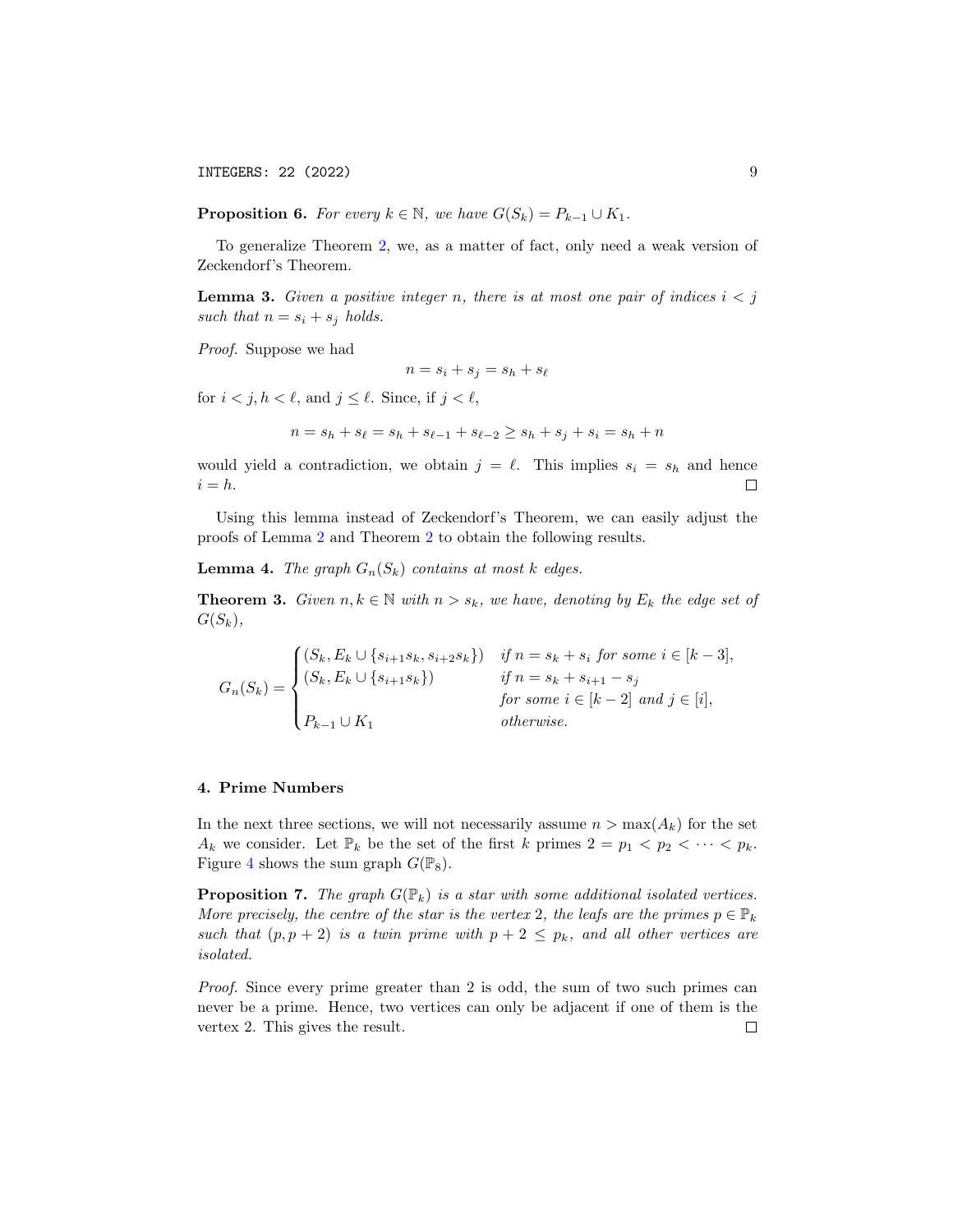

<span id="page-9-0"></span>Figure 4: The sum graph  $G(\mathbb{P}_8)$ .

According to the preceding result, the number of edges of  $G(\mathbb{P}_k)$  is determined by the number of twin primes up to  $p_k$ . Let  $\pi_2(p_k)$  denote this number. Currently, no asymptotics for  $\pi_2(x)$  are known, but the first Hardy-Littlewood conjecture implies  $\pi_2(x) \sim 2C_2 \frac{x}{(\ln x)^2}$  for some constant  $C_2$ . Since the prime number theorem yields  $p_k \sim k \ln k$ , the asymptotic number of edges of  $G(\mathbb{P}_k)$ , assuming the first Hardy-Littlewood conjecture, is  $2C_2 \frac{k \ln k}{(\ln(k) \ln k))^2}$ .

Let us now consider mod sum graphs. Figure [5](#page-9-1) shows the mod sum graph  $G_{19}(\mathbb{P}_8).$ 



<span id="page-9-1"></span>Figure 5: The mod sum graph  $G_{19}(\mathbb{P}_8)$ .

The next two results deal with prime moduli.

<span id="page-9-2"></span>**Proposition 8.** Let p be a prime. If k is sufficiently large, the graph  $G_p(\mathbb{P}_k)$  is a complete graph.

*Proof.* We need to show that given two primes  $q_1, q_2 \leq p_k$ , there is a prime  $q \leq p_k$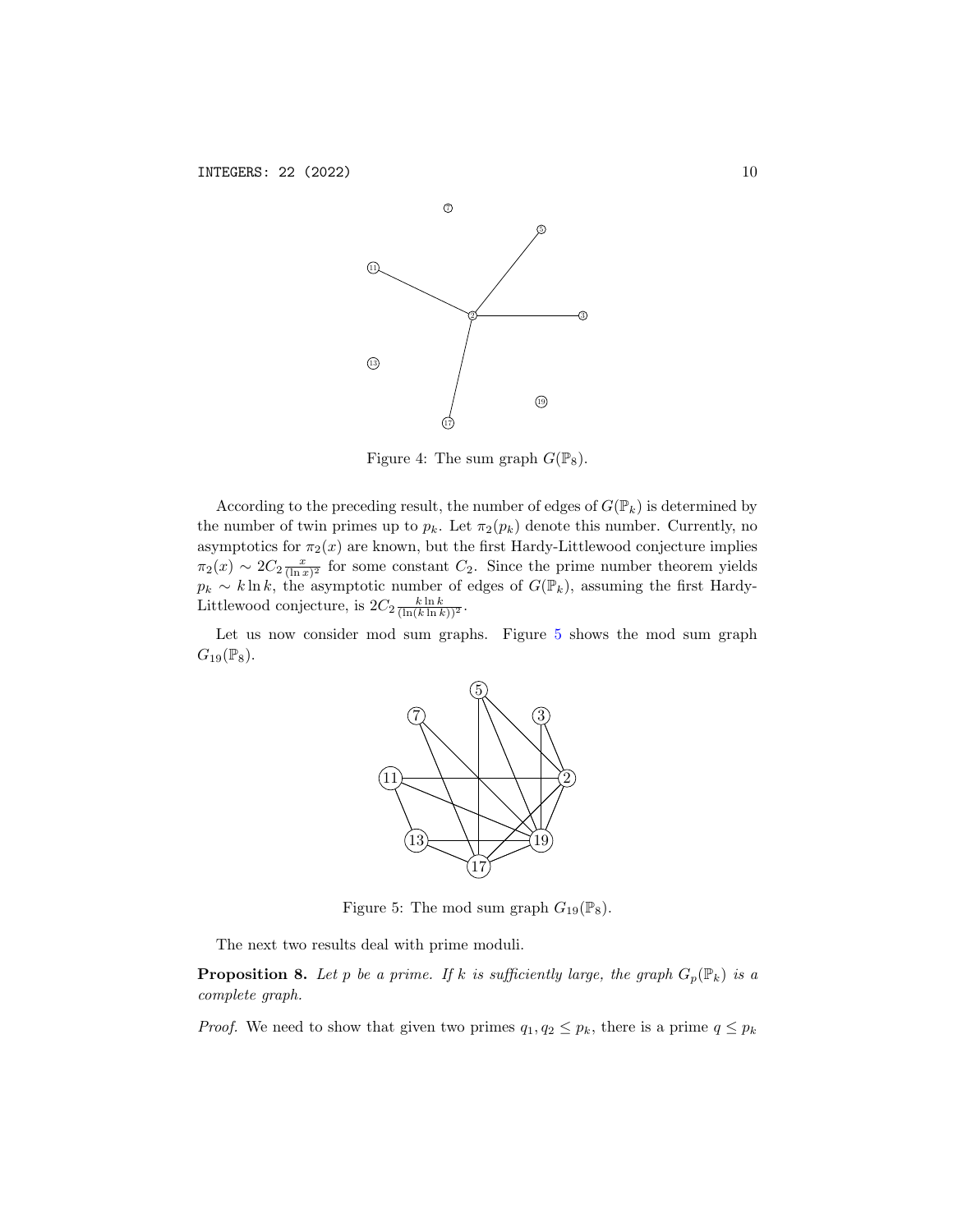with  $q_1 + q_2 \equiv q \mod p$ . This is equivalent to  $q = q_1 + q_2 + jp$  for some  $j \in \mathbb{Z}$ . We consider two cases.

- Suppose that  $q_1 + q_2$  is a multiple of p. Then we can choose  $q = p$  as long as  $p_k \geq p$ .
- Suppose that  $q_1 + q_2$  is not a multiple of p. Since p is a prime,  $q_1 + q_2$  and p are coprime and Dirichlets theorem on primes in arithmetic progressions yields the existence of such a prime  $q$  if  $j$  is sufficiently large, that is, if  $k$  is sufficiently large. Note that choosing k sufficiently large for given  $q_1, q_2$  may yield more primes in  $\mathbb{P}_k$  that have to be considered. But since the magnitude of k depends only on the residue class of  $q_1 + q_2$  modulo p, we can choose k such that the above argument is valid for all  $q_1, q_2 \leq p_k$ .

Combining these two results about sum graphs and mod sum graphs for prime moduli, we have the following situation.

Let p be a fixed prime and consider the sequence  $(G_p(\mathbb{P}_k))_k$ . For large k, we have shown that the mod sum graph  $G_p(\mathbb{P}_k)$  is a complete graph. For smaller k, this structural property does not need to hold. We might ask the following questions.

- Can anything be said about the smallest  $k_0$  such that  $G_p(\mathbb{P}_k)$  is a complete graph for all  $k \geq k_0$ ?
- What can be said about the proportion of edges of the graphs  $G_p(\mathbb{P}_k)$  with  $1 \leq k < k_0$ , compared with the number  $\binom{k}{2}$  of possible edges?

The following proposition, which immediately follows from Propositions [1](#page-1-0) and [7,](#page-8-0) gives a partial answer to the first question.

**Proposition 9.** Let p be a prime and let  $k \geq 2$ . If  $p \geq p_k + p_{k-1}$ , then  $G_p(\mathbb{P}_k)$  is not a complete graph.

Certainly we could also fix k and consider the sequence  $(G_n(\mathbb{P}_k))_n$  for arbitrary n. Since  $G_1(\mathbb{P}_k)$  is trivially a complete graph and  $G_n(\mathbb{P}_k) = G(\mathbb{P}_k)$  holds for sufficiently large n, we could consider the sequence of the number of edges of  $G_n(\mathbb{P}_k)$ . Although this number decreases in the long run, the sequence need not be monotonic (see Figure [6\)](#page-11-0).

If n is not a prime, the following result shows that  $G_n(\mathbb{P}_k)$  is not a complete graph (see Figure [7](#page-11-1) for the graph  $G_{10}(\mathbb{P}_8)$ ).

**Proposition 10.** If n is composite, the graph  $G_n(\mathbb{P}_k)$  is complete if and only if  $k=1$ .

 $\Box$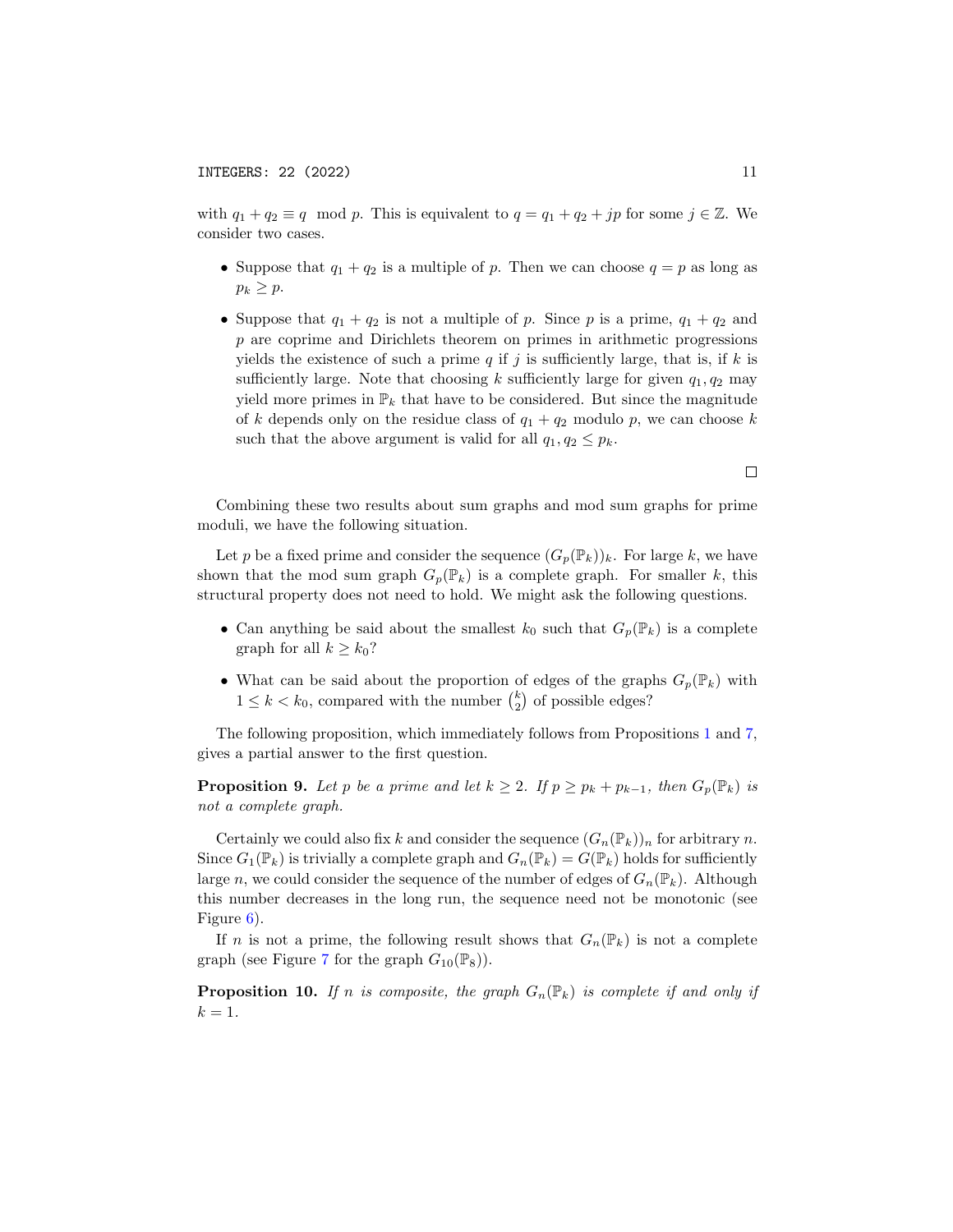

Figure 6: The mod sum graphs  $G_3(\mathbb{P}_6)$ ,  $G_5(\mathbb{P}_6)$ ,  $G_7(\mathbb{P}_6)$ .

<span id="page-11-0"></span>

<span id="page-11-1"></span>Figure 7: The mod sum graph  $G_{10}(\mathbb{P}_8)$ .

*Proof.* If  $k = 1$ , the graph is trivially complete for all n. If  $k = 2$ , the graph is complete if and only  $5 \equiv 2, 3 \mod n$ . This is possible if and only if n is 1, 2 or 3, but these are not composite integers. Hence, let  $k \geq 3$  from now on.

If n is odd, we have  $n \geq 9$ . Let  $p_*$  be the smallest prime divisor of n. We choose some  $q \in \{3, 5\} \setminus \{p_*\}$ ; note that  $q \in \mathbb{P}_k$  holds. First, let us consider the case  $p_* \leq p_k$ (then  $p_* \in \mathbb{P}_k$ ). Then we have  $p_* + q < n$ , since  $p_* \leq \sqrt{n}$ , and  $2 | (p_* + q)$ . This implies  $p_* + q \notin \mathbb{P}$  and, moreover, that  $p_*$  and q are not adjacent in  $G_n(\mathbb{P}_k)$ . If  $p_* > p_k$ , we have  $n \ge p_*^2 > 2p_* > 2p_k \ge p_k + p_{k-1}$  $n \ge p_*^2 > 2p_* > 2p_k \ge p_k + p_{k-1}$  $n \ge p_*^2 > 2p_* > 2p_k \ge p_k + p_{k-1}$ , and, by Propositions 1 and [7,](#page-8-0)  $G_n(\mathbb{P}_k)$  is not complete.

For even n, we distinguish three cases. If n is some power of 2, then 3 and 5 cannot be adjacent. If  $n = 6$ , it can easily be verified that  $G_6(\mathbb{P}_3)$  is not complete (2 and 5 are not adjacent). For  $k \geq 4$ , the vertices 3 and 7 are not adjacent, since  $3 + 7 \equiv 4 \mod 6$  and  $4 \notin \mathbb{P}$ . If n is neither a power of 2 nor equal to 6, we have  $n \geq 10$ . Let  $p_*$  be the smallest odd prime divisor of n. Now we can argue as in the case of odd n. $\Box$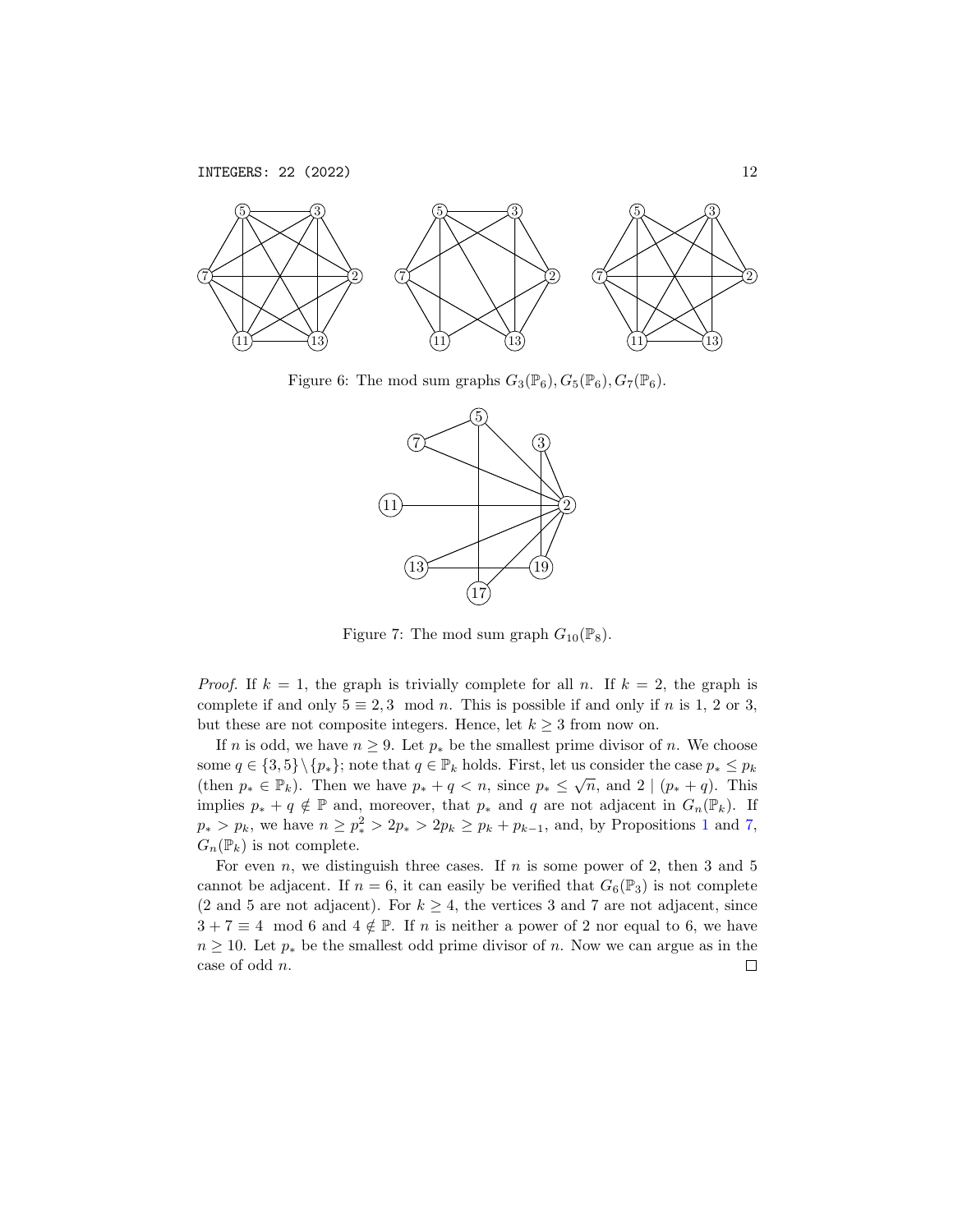### <span id="page-12-3"></span>5. Powers of a Fixed Integer

In this section, we consider the sum graph and mod sum graph for the set consisting of powers of a fixed integer. Let  $a \in \mathbb{N}$  with  $a \geq 2$ ,  $POW(a) := \{a^m : m \in \mathbb{N}_0\}$  and let  $POW(a)_k$  denote the first k elements of  $POW(a)$ .

**Proposition 11.** The graph  $G(POW(a)_k)$  has only isolated vertices.

*Proof.* Two vertices  $v = a^m, w = a^s$  are adjacent if and only if  $a^m + a^s = a^r$  for some r. We can assume  $m < s$ , yielding  $a^m(1 + a^{s-m}) = a^r$ . Since the right-hand side is a power of a and the left-hand side is not, no two vertices are adjacent.  $\Box$ 

Let us now consider the mod sum graph. Figure [8](#page-12-0) shows some mod sum graphs covering some of the cases of Theorem [4.](#page-12-1)



<span id="page-12-0"></span>Figure 8: The mod sum graphs  $G_{16}(POW(6)_6)$  (left),  $G_5(POW(2)_{10})$  (middle), and  $G_{20}(POW(2)_{10})$  (right).

<span id="page-12-1"></span>**Theorem 4.** Let  $a \geq 2$  and  $a = \prod_{i=1}^r p_i^{e_i}$  with distinct primes  $p_i$ . If k is sufficiently large (such that all residue classes  $V_i$  are non-empty), the mod sum graph  $G_n(POW(a)_k)$  has the following structure.

- 1. If  $n = \prod_{i=1}^r p_i^{f_i}$  with  $f_i \in \mathbb{N}_0$ , two vertices v, w are adjacent if and only if  $n|v$  $or$   $n|w$ .
- 2. If  $(a, n) = 1$ , we can partition the vertex set of  $G_n(POW(a)_k)$  into  $\text{ord}_n(a)^3$  $\text{ord}_n(a)^3$ sets  $V_i$  such that:
	- $|V_i| |V_j| \in \{-1, 0, 1\}$  for all  $i, j$ ;
	- for each  $i \neq j$ , either  $V_i$  is adjacent to  $V_j$  or these two sets are nonadjacent;
	- $V_i$  is complete if 2 is a power of a modulo n. If this is not the case,  $V_i$  is an independent set.

<span id="page-12-2"></span><sup>&</sup>lt;sup>3</sup>Here ord<sub>n</sub>(a) denotes the multiplicative order of a modulo n, that is, ord<sub>n</sub>(a) := min{d 
ightarrow N.  $a^d \equiv 1 \mod n$ .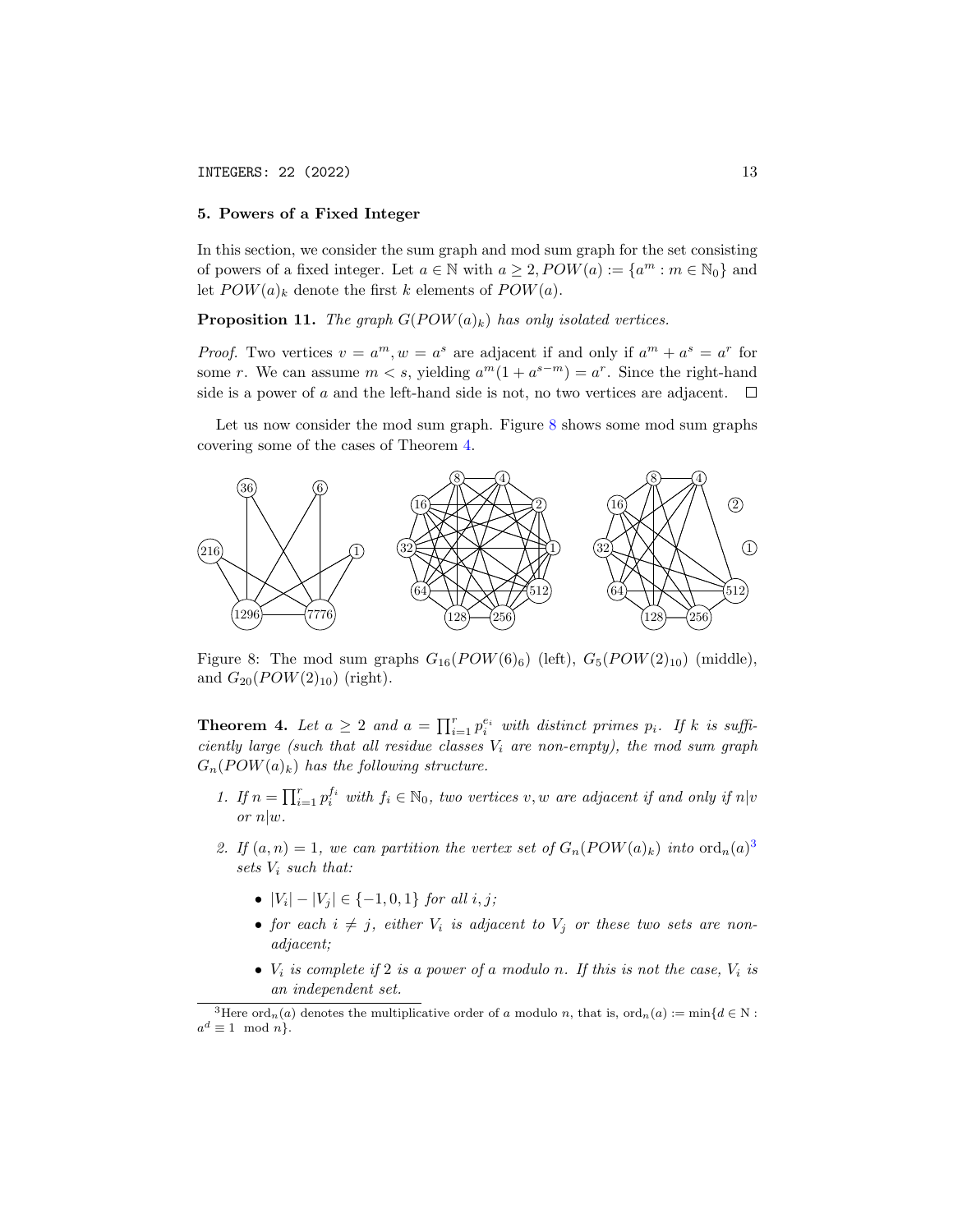- 3. If  $n = b \cdot c$  with  $(a, c) = 1$  and  $b = \prod_{i=1}^r p_i^{f_i}$  with  $f_i \in \mathbb{N}_0$  we can partition the vertex set of  $G_n(POW(a)_k)$  into  $\max_{1 \leq i \leq r} \{ \lceil \frac{f_i}{e_i} \rceil \} + \text{ord}_c(a)$  sets  $V_i$  such that:
	- exactly  $\max_{1 \leq i \leq r} \{\lceil \frac{f_i}{e_i} \rceil\}$  of the sets have exactly one element. For all other sets  $V_i, V_j$ , we have  $|V_i| - |V_j| \in \{-1, 0, 1\}$ ;
	- for each  $i \neq j$ , either  $V_i$  is adjacent to  $V_j$  or these two sets are nonadjacent;
	- for each set  $V_i$  consisting of at least two elements we have the following:  $V_i$  is complete if 2 is a power of a modulo c. If this is not the case,  $V_i$  is an independent set.

*Proof.* Let A be the submonoid of  $(\mathbb{Z}/n\mathbb{Z}, \cdot)$  generated by a. Partition the set  $POW(a)_k$  into |A| subsets  $V_1, \ldots, V_{|A|}$  according to the residue of  $a^m$  modulo n. This partition, distinguished by the three cases, has the following structural properties.

- 1. If  $n = \prod_{i=1}^r p_i^{f_i}$  with  $f_i \in \mathbb{N}_0$ , we have  $a^m \equiv 0 \mod n$  if and only if  $me_i \ge f_i$ for all *i*, hence  $|A| = 1 + \max_{1 \leq i \leq r} \{ \lceil \frac{f_i}{e_i} \rceil \}$ . If we had  $a^m \equiv a^{\ell+m} \not\equiv 0 \mod n$ , we would also get  $a^m \equiv a^{j\ell+m}$  for all j, in contradiction to the observation above. Hence, the sets  $V_i$  corresponding to the non-zero residue classes have exactly one element. Every other element lies in the set  $V_i$  corresponding to the residue class 0.
- 2. If  $(a, n) = 1$ , we have  $|A| = \text{ord}_n(a)$  and each set  $V_i$  has either  $\lfloor \frac{k}{|A|} \rfloor$  or  $\lfloor \frac{k}{|A|} \rfloor + 1$ elements.
- 3. Let  $n = \prod_{i=1}^r p_i^{f_i} \prod_{j=1}^m q_j^{g_j}$  with  $q_j \neq p_i$ . Combining the previous two cases, using the Chinese remainder theorem, yields the existence of sets  $V_i$  with exactly one element, namely those corresponding to the powers  $a^m$  where  $m < \max_{1 \leq i \leq r} \{ \lceil \frac{f_i}{e_i} \rceil \}$ . The number of elements in every other set  $V_i$  is equally distributed as in the second case.

Now, we take a look at the adjacencies in the respective cases.

- 1. If  $n = \prod_{i=1}^r p_i^{f_i}$  with  $f_i \in \mathbb{N}_0$ , every vertex in the set corresponding to the residue class 0 is adjacent to every other vertex. Any other two vertices are not adjacent: If  $v = a^m$ ,  $w = a^{\ell}$  with  $\ell < m$  then  $v + w = a^{\ell}(1 + a^{m-\ell})$ . This is not 0 modulo *n* and it is a power of a modulo *n* if and only if  $1 + a^{m-\ell}$  is a power of a modulo n. But this would imply  $1 \equiv a^s - a^{m-\ell} \mod n$  for some s, hence a would be invertible modulo n. Since this is not the case,  $v$  and  $w$ are not adjacent.
- 2. We still have to prove the last statement. Each set  $V_i$  either induces a complete subgraph or an independent set of  $G_n(POW(a)_k)$ : Let  $v, w \in V_i$ . Then we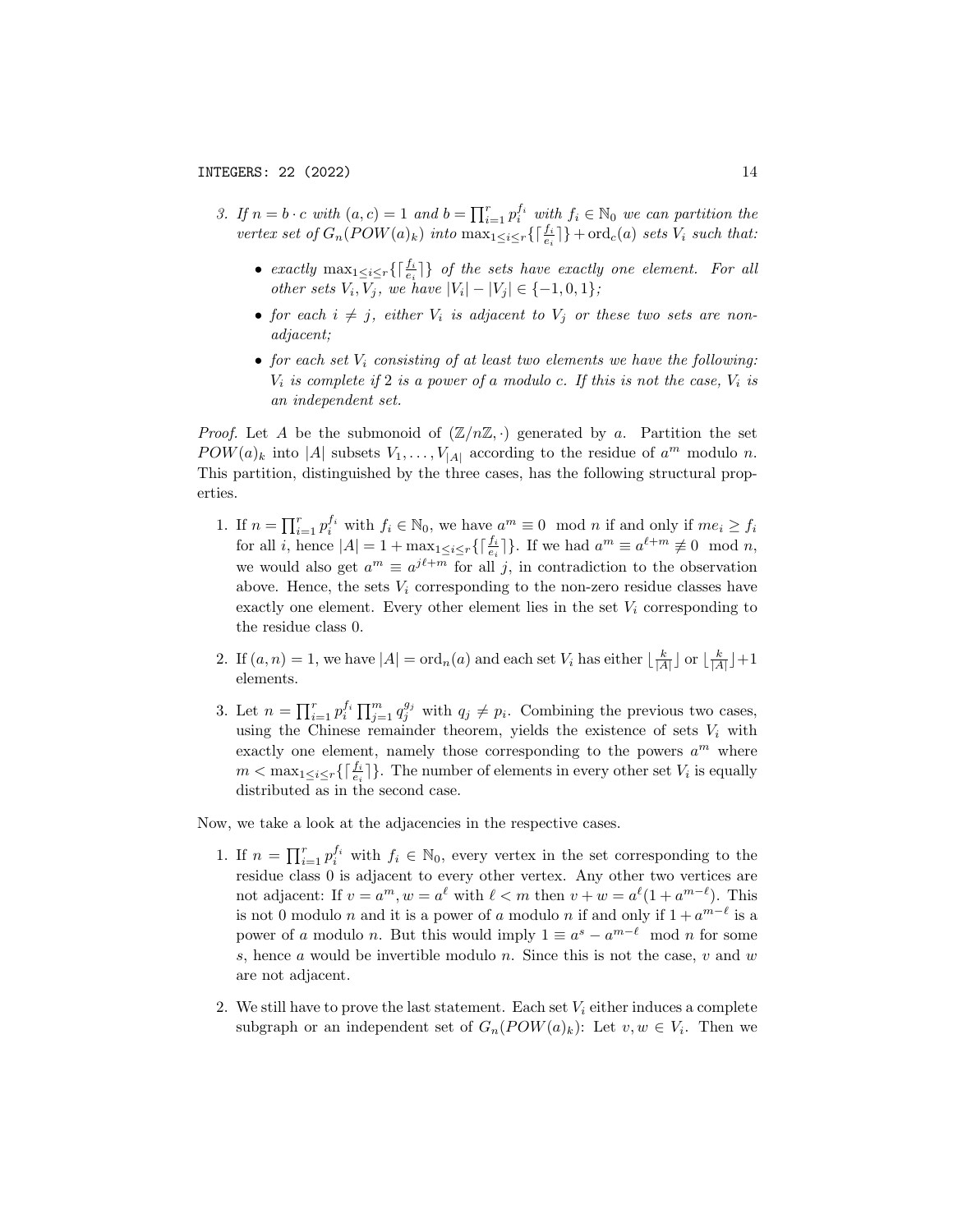have  $v + w \equiv 2a^{\ell}$  for some  $\ell$ . Thus, v and w are adjacent if and only if  $2 \equiv a^r$ mod *n* for some  $r \in \mathbb{N}$ .

3. Again, we only have to verify the last statement. Let  $v, w \in V_i$ . Then  $v + w \equiv$  $2a^{\ell}$  holds for some  $\ell$ . Using the Chinese remainder theorem, we have to solve the system  $2a^{\ell} \equiv a^r \mod b$ ,  $2a^{\ell} \equiv a^r \mod c$  for some  $r \in \mathbb{N}$ . Note that since  $V_i$  has at least two elements, we have  $a^{\ell} \equiv 0 \mod b$ , so the first congruence is solvable. The second congruence can be dealt with as in the previous case.



# <span id="page-14-2"></span>6. Squares

In this section, we will allow the vertex  $0<sup>4</sup>$  $0<sup>4</sup>$  $0<sup>4</sup>$  When considering sum graphs of the squares, it is straightforward to traverse between the sum graph with vertex 0 and the one without vertex 0. When considering mod sum graphs, we will easily get results about the sum graph not including 0 from the results about the sum graph including 0.

Let  $Q_{0,k} := \{n^2 : n \in \{0, ..., k\}\}\)$  (note  $|Q_{0,k}| = k+1$ ),  $Q_k := Q_{0,k} \setminus \{0\}$  and let  $q_i$  be the *i*-th element of  $Q_{0,k}$ . Figure [9](#page-14-1) shows the graph  $G(Q_{0,17})$ .



<span id="page-14-1"></span>Figure 9: The sum graph  $G(Q_{0,17})$ . Edges incident to the vertex 0 are drawn in grey for better visibility.

<span id="page-14-0"></span><sup>4</sup>This is usually not done when investigating sum graphs. The research branch that allows this label, as well as negative integers, deals with so-called integral sum graphs.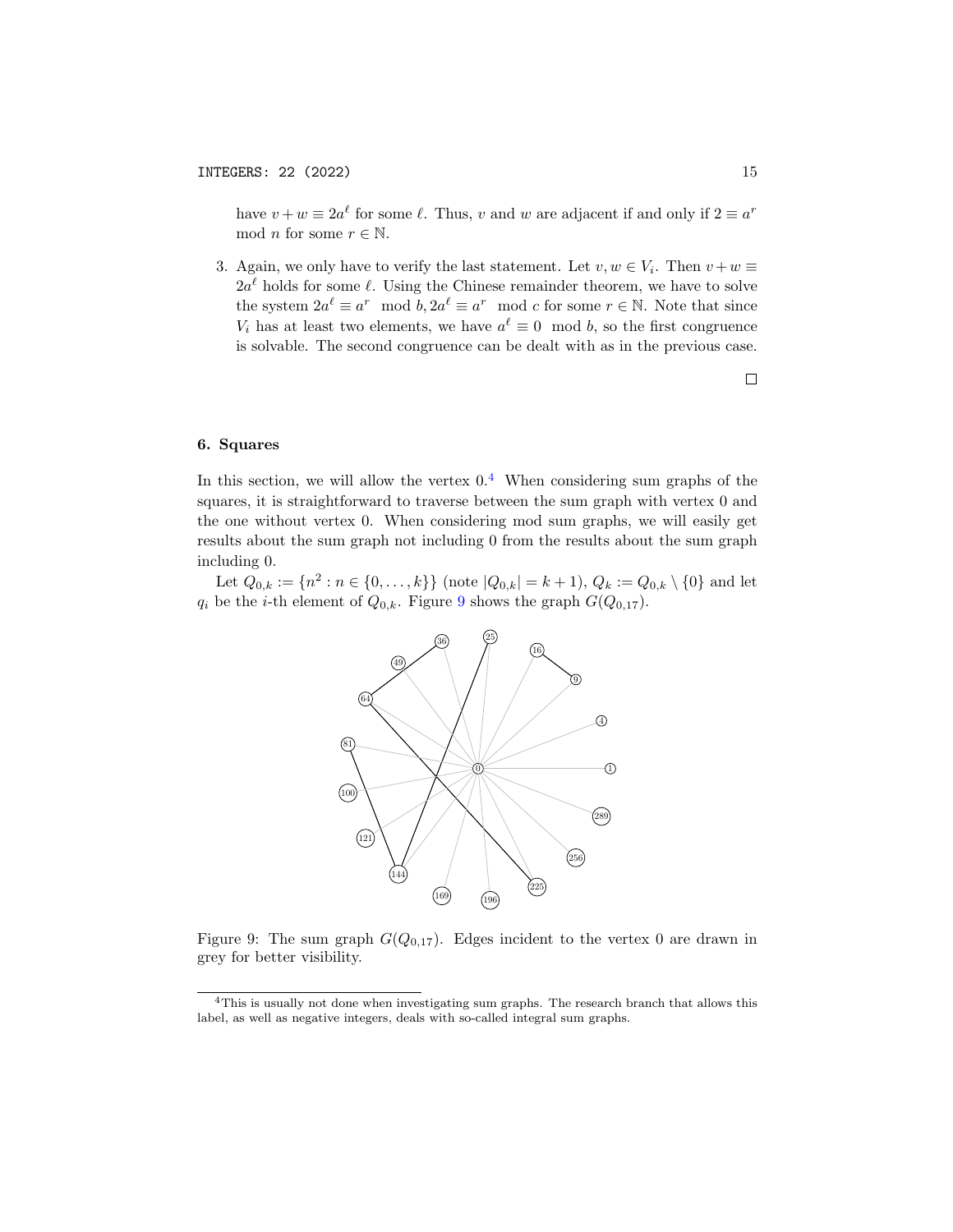<span id="page-15-0"></span>**Proposition 12.** Every vertex in  $G(Q_{0,k})$  is adjacent to the vertex 0. Two nonzero vertices u, v are adjacent if and only if there is a Pythagorean triple  $(u, v, w)$ with  $w \leq k$ .

*Proof.* Certainly every vertex  $v \neq 0$  is adjacent to 0. Since two non-zero vertices u, v are adjacent if and only if  $u^2 + v^2 = w^2$  for some  $w^2 \in Q_{0,k}$ , we get the result.

Proposition [12](#page-15-0) leaves a few questions about the structure of  $G(Q_{0,k})$  unanswered, in particular concerning the structure of the graph  $G(Q_k) = G(Q_{0,k}) - \{0\}$ . Note that  $G(Q_k) = G(Q_{0,k} \setminus \{0\})$  holds; this gives the "standard" sum graph. Since for each  $a$  there are only finitely many Pythagorean triples with leg  $a$ , we have indeed a finite set of edges. The following result is concerned with the number of total edges and the maximum degree.

### Theorem 5.

1. The number of edges in  $G(Q_k)$  is

$$
\frac{1}{\pi}k\log k + Bk + O(k^{\frac{1}{2}}\exp(-c(\log k)^{\frac{3}{5}}(\log \log k)^{-\frac{1}{5}}))
$$

for some constant B and some  $c > 0$ .

2. The maximum degree 
$$
\Delta(G(Q_k))
$$
 of  $G(Q_k)$  is at least  $\left\lceil \frac{\lfloor \log_2 k \rfloor - 1}{2} \right\rceil$ .

Proof.

- 1. The number of edges in  $G(Q_k)$  is equal to the number of Pythagorean triples  $(a, b, c)$  with  $c \leq k$ . Using the estimate of [\[8\]](#page-22-5) gives the result.
- 2. Fix  $N \in \mathbb{N}$  and let  $x, y \in \mathbb{N}_0$  with  $N = x + y, x > y$ . Further, let  $a =$  $2^{2x}-2^{2y}, b=2 \cdot 2^x \cdot 2^y$ , and  $c=2^{2x}+2^{2y}$ . Note that  $a^2+b^2=c^2$  and  $b=2 \cdot 2^N$ . Hence, the number of appearances of  $2^{N+1}$  as a leg of a Pythagorean triple is at least the number of different partitions  $N = x + y$  with  $x > y$ , which is  $\lceil \frac{N}{2} \rceil$ . Since each of these Pythagorean triples yields an edge incident to the vertex with label  $2^{2N+2}$ , we get

$$
\Delta(G(Q_k)) \ge d(2^{2\lfloor \log_2 k \rfloor}) \ge \left\lceil \frac{\lfloor \log_2 k \rfloor - 1}{2} \right\rceil.
$$

### Remark 1.

• The result about the number of edges in  $G(Q_k)$  can be strengthened to  $\frac{1}{\pi}k\log k + Bk + O(k^{\frac{53}{116}+\epsilon})$  if we assume the Riemann hypothesis, compare [\[5\]](#page-22-6).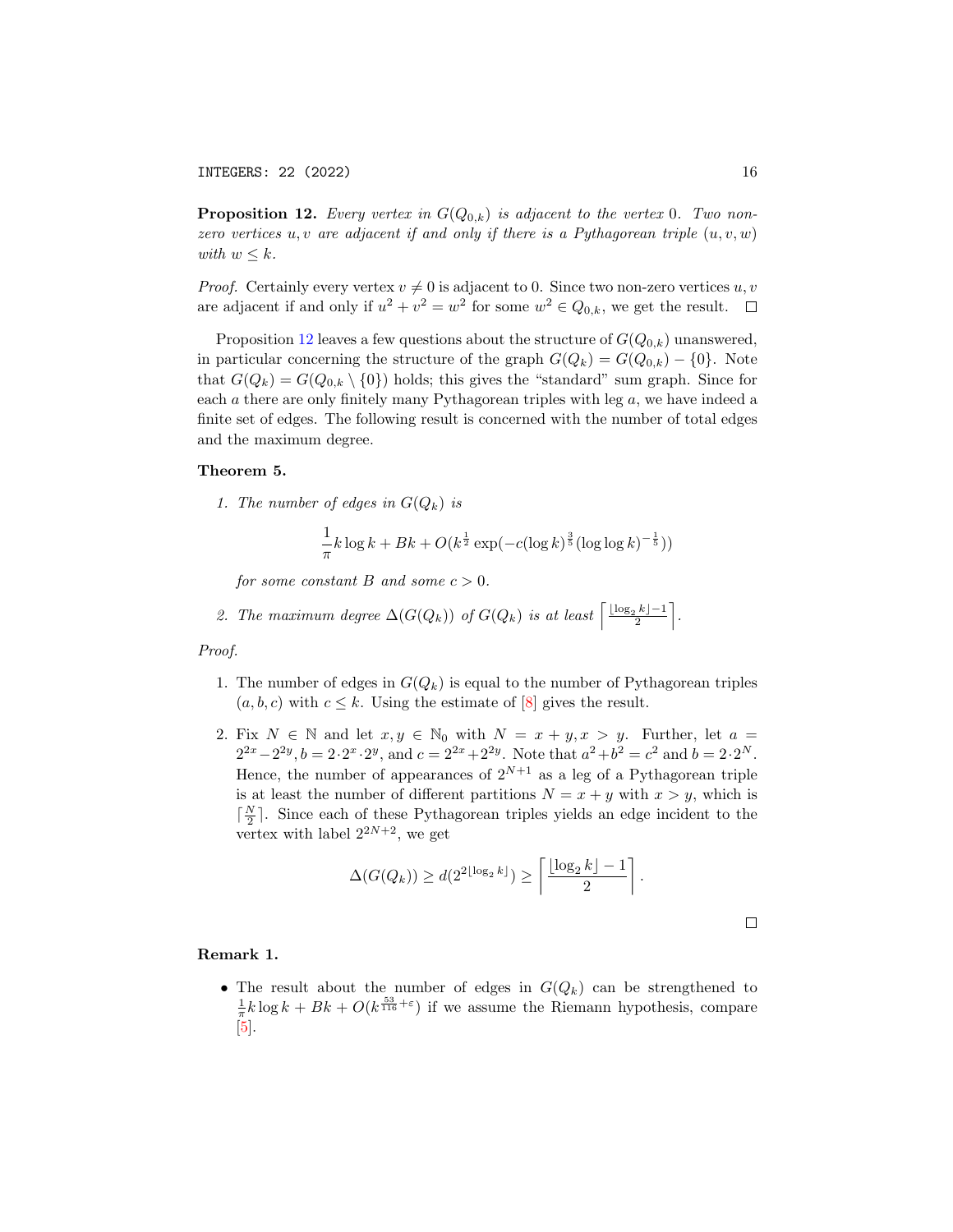- The exact determination of the maximum degree appears to be difficult. One possible route of success might be the following. Results on the number of occurrences of an integer n as a leg of a Pythagorean triangle exist (see [\[10\]](#page-22-7)). Using these results, it seems possible to determine an integer  $r \leq k$  having the most occurrences as a leg of a Pythagorean triangle in the following way: Let  $n_1$  be the largest primorial less than or equal to k and define  $k_1 := \frac{k}{n_1}$ . Now let  $n_2$  be the largest primorial less than or equal to  $k_1$ . Proceed inductively until there is no primorial less than or equal to  $k_i$ . We conjecture that r is given by the product of all these primorials. The problem when considering edges in the graph  $G^*(Q_k)$  is to keep control of the length of the hypotenuse: The above mentioned results include all Pythagorean triples with  $a$  as a leg, but we may only count those which have hypotenuse at most  $k$ .
- When looking at graphs  $G(Q_{0,k})$  for "small" k, one might suspect that  $G(Q_{0,k})$ is always a forest. This is not the case: If  $k \geq 267$ , the graph  $G(Q_{0,k})$ contains triangles. To find a triangle in  $G(Q_{0,k})$  we need  $a, b, c$  such that  $a^2 + b^2$ ,  $b^2 + c^2$ ,  $c^2 + a^2$  are squares. This is related to Euler bricks: An Euler brick is a cuboid with integer edge and face diagonal lengths. The smallest Euler brick was discovered by Halcke in 1719 and has side lengths 44, 117, 240 and face diagonal lengths 125, 244, 267. There are infinitely many Euler bricks, and Saunderson [\[6\]](#page-22-8) found a parametric solution that gives infinitely many, but not all, Euler bricks. Until today it is unknown whether higher-dimensional Euler bricks exist. Such bricks would yield cycles in  $G(Q_{0,k})$ .

Now we turn our attention to the mod sum graph  $G_n(Q_{0,k})$ . We deal mainly with prime moduli and consider only mod sum graphs where  $n \leq k^2$  and k is large enough to ensure that  $Q_{0,k}$  contains at least one square from each residue class of squares. Figure [10](#page-16-0) shows some mod sum graphs for  $Q_{0,k}$ .



<span id="page-16-0"></span>Figure 10: The mod sum graphs  $G_{11}(Q_{0,k})$  (for  $k \ge 5$ ),  $G_{13}(Q_{0,k})$  (for  $k \ge 6$ ), and  $G_{17}(Q_{0,k})$  (for  $k \geq 8$ ). For reasons of simplicity in the presentation, each residue class set  $V_i$  is only shown as a single vertex.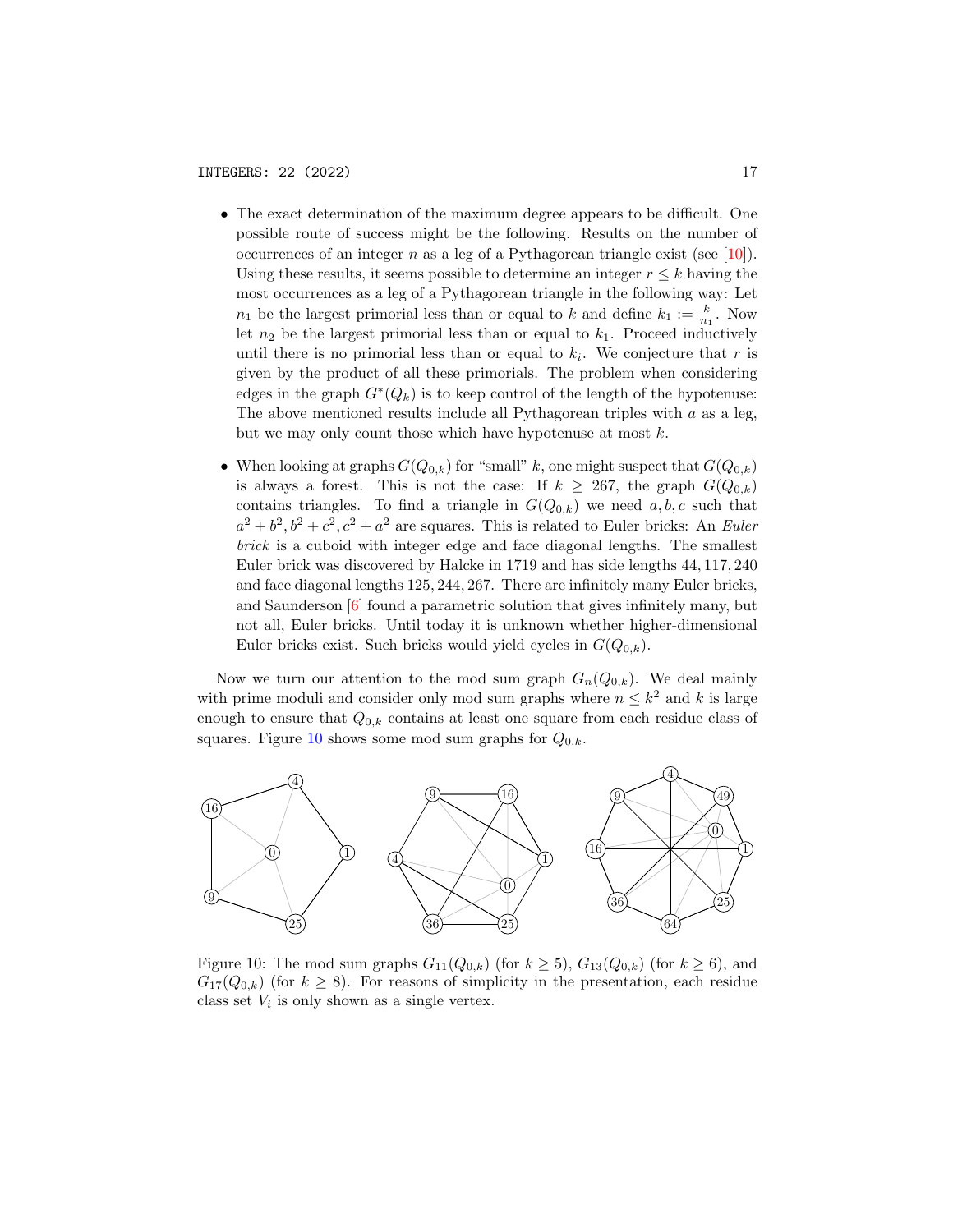<span id="page-17-0"></span>**Proposition 13.** Let p be an odd prime and let  $k \geq \frac{p-1}{2}$ . Then the graph  $G_p(Q_{0,k})$ has the following structure.

- The vertex set V can be partitioned into  $\frac{p+1}{2}$  subsets  $V_0, V_i, i = 1, ..., \frac{p-1}{2}$  corresponding to the residue 0 and the  $\frac{p-1}{2}$  quadratic residues modulo p.
- The vertex set  $V_0$  is a clique.
- If  $p \equiv \pm 1 \mod 8$ , each vertex set  $V_i$  is a clique. Otherwise, the sets  $V_i$  are independent sets.
- The set  $V_0$  is adjacent to every set  $V_i$ .
- Each set  $V_i$  is adjacent to exactly  $n_0(p)$  sets  $V_0, V_j$ , with  $j \neq i$ , and nonadjacent to every other, where

$$
n_0(p) = \begin{cases} \frac{p-1}{4}, & \text{if } p \equiv 1 \mod 8, \\ \frac{p+1}{4}, & \text{if } p \equiv 3 \mod 8, \\ \frac{p+3}{4}, & \text{if } p \equiv 5 \mod 8, \\ \frac{p-3}{4}, & \text{if } p \equiv 7 \mod 8. \end{cases}
$$

*Proof.* Partition the set of squares into sets  $V_0$ ,  $V_i$  according to the respective residue modulo p. Since  $k \geq \frac{p-1}{2}$ , the number of these sets is the number of squares modulo p, which is  $\frac{p+1}{2}$ . It is clear that  $V_0$  is a clique and that  $V_0$  is adjacent to every set  $V_i$ . Let  $v, w \in V_i$  with  $v \equiv w \equiv m \mod p$  for some positive integer m. Then  $V_i$  is a clique if and only if  $v + w$  is a square modulo p and  $V_i$  is an independent set in the other case. Since m is a square modulo p,  $v + w \equiv 2m$  is a square modulo p if and only if 2 is a quadratic residue modulo p, hence if and only if  $p \equiv \pm 1 \mod 8$ .

It remains to compute the number  $n_0(p)$ . According to [\[1\]](#page-21-0), the number  $\tilde{n}(p)$  of squares  $x^2$  modulo p such that  $x^2 + c$  is again a square modulo p is given by

$$
\tilde{n}(p) = \begin{cases} \frac{p+3}{4}, & \text{if } p \equiv 1 \mod 4, \\ \frac{p+1}{4}, & \text{if } p \equiv 3 \mod 4 \end{cases}
$$

if c is a square modulo p. If  $p \equiv \pm 1 \mod 8$ , we have to exclude the residue 2c. From this, we easily obtain the values for  $n_0(p)$  given in the statement.  $\Box$ 

As an almost immediate corollary, we can deduce the structure of the graph  $G_p(Q_k) = G_p(Q_{0,k} \setminus \{0\}).$ 

**Corollary 1.** Let p be an odd prime and let  $k \geq \frac{p-1}{2}$ . Then the graph  $G_p(Q_k)$  has the following structure.

• The vertex set V can be partitioned into  $\frac{p-1}{2}$  subsets  $V_i, i = 1, \ldots, \frac{p-1}{2}$  corresponding to the  $\frac{p-1}{2}$  quadratic residues modulo p.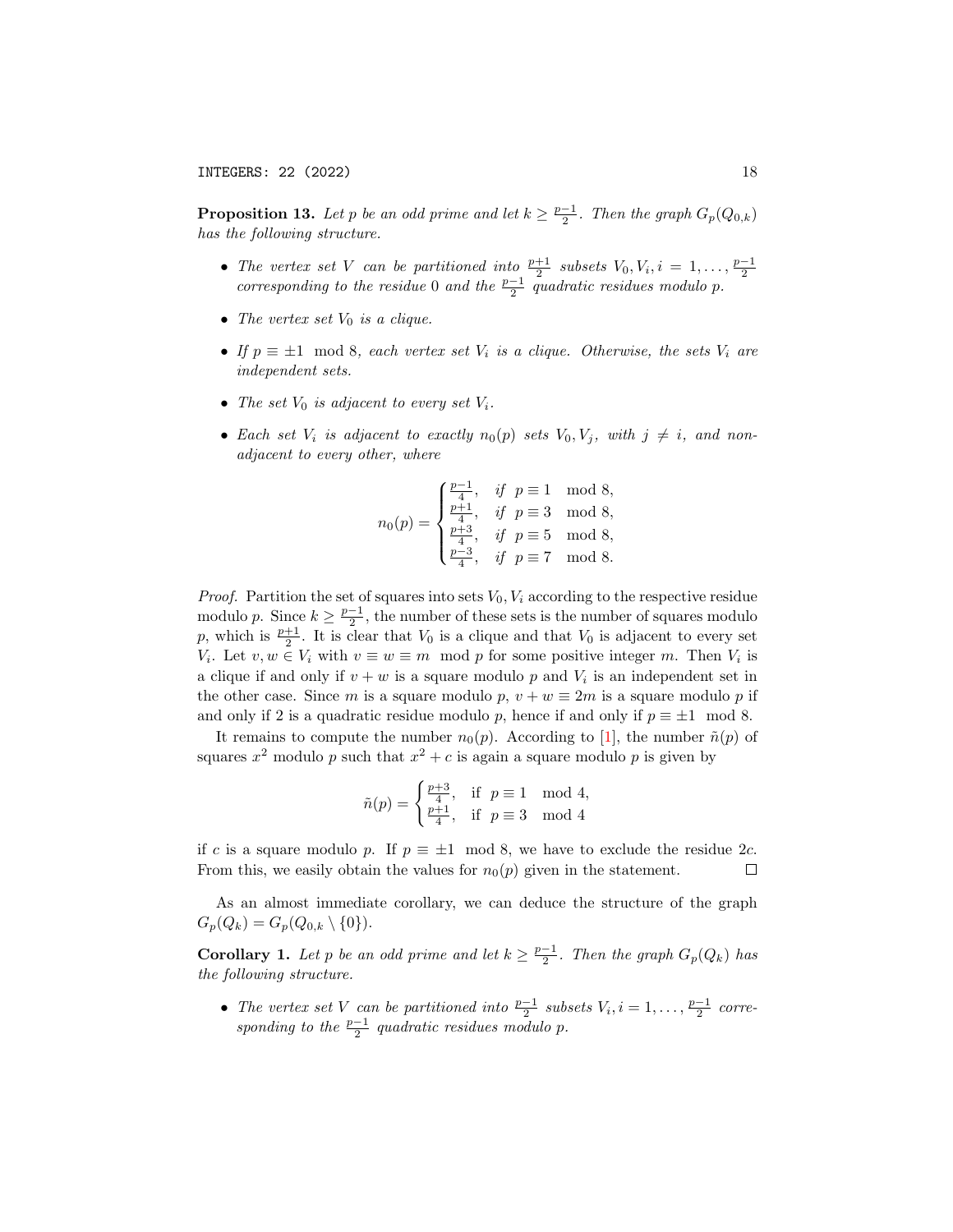- If  $p \equiv \pm 1 \mod 8$ , each vertex set  $V_i$  is a clique. Otherwise, the sets  $V_i$  are independent sets.
- Each set  $V_i$  is adjacent to exactly  $n(p)$  sets  $V_i (j \neq i)$  and non-adjacent to every other, where

$$
n(p) = \begin{cases} \frac{p-9}{4}, & \text{if } p \equiv 1 \mod 8, \\ \frac{p-3}{4}, & \text{if } p \equiv 3 \mod 8, \\ \frac{p-5}{4}, & \text{if } p \equiv 5 \mod 8, \\ \frac{p-7}{4}, & \text{if } p \equiv 7 \mod 8. \end{cases}
$$

*Proof.* Using Proposition [13,](#page-17-0) we only need to compute the number  $n(p)$ . This can be done by examining which sets  $V_j$ , including the case  $j = 0$ , are adjacent to  $V_i$ in  $G_p(Q_{0,k})$  but not in  $G_p(Q_k)$ . This is the case if and only if one of the following two situations occurs.

- $j = 0$ . Since each  $V_i$  is adjacent to  $V_0$  in  $G_p(Q_{0,k})$ , this gives exactly one set  $V_j$  (namely the set  $V_0$ ) that is adjacent to  $V_i$  in  $G_p(Q_{0,k})$  but not in  $G_p(Q_k)$ .
- $j \neq 0$ . Then  $V_i$  and  $V_j$  are adjacent in  $G_p(Q_{0,k})$  but not in  $G_p(Q_k)$  if and only if for  $v \in V_i$ ,  $w \in V_j$  we have  $v + w \equiv 0 \mod p$ . This happens exactly if  $-1$  is a quadratic residue modulo p, that is, if and only if  $p \equiv 1 \mod 4$ .

Thus, we get

$$
n(p) = \begin{cases} n_0(p) - 2, & \text{if } p \equiv 1 \mod 4, \\ n_0(p) - 1, & \text{if } p \equiv 3 \mod 4. \end{cases}
$$

Together with the formula for  $n_0(p)$  in Proposition [13](#page-17-0) this yields the desired statement.  $\Box$ 

#### Remark 2.

- The graph  $G_2(Q_{0,k})$  is a complete graph.
- If  $n$  is composite, some of the above results still hold. We can still partition the vertex set into suitable subsets<sup>[5](#page-18-0)</sup>  $V_0$ ,  $V_i$  such that  $V_0$  is a clique and is adjacent to every other set  $V_i$ . The sets  $V_i$  are cliques if and only if 2 is a square modulo *n*, that is, if and only if *n* can be written as  $n = 2^{\varepsilon} \prod p_i^{e_i}$  where  $\varepsilon \in \{0,1\}$  and each odd prime divisor  $p_i$  of n satisfies  $p_i \equiv \pm 1 \mod 8$ . For composite moduli, it seems harder to determine the number of adjacent sets, though. Moreover, the graphs are, in general, less symmetric, see Figure [11.](#page-19-1)

<span id="page-18-0"></span><sup>&</sup>lt;sup>5</sup>The number of these subsets is equal to the number of squares modulo  $n$  which can be computed with the formulas in [\[7\]](#page-22-9).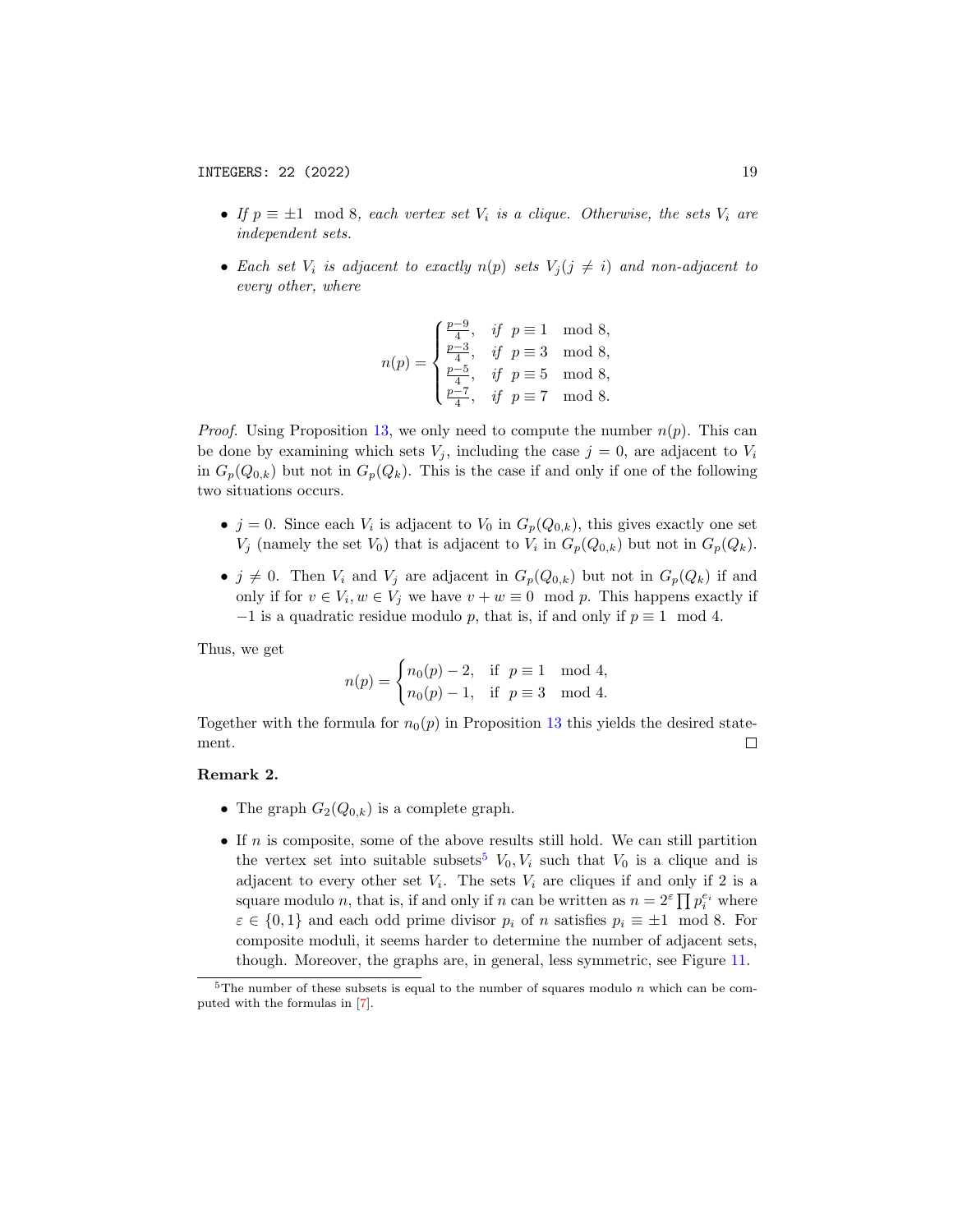

<span id="page-19-1"></span>Figure 11: The mod sum graph  $G_{24}(Q_{0,k})$  for  $k \geq 6$ . For reasons of simplicity in the presentation, each residue class set  $V_i$  is only shown as a single vertex.

• The graph  $G_n(Q_{0,k})$  shares some connections with quadratic residue Cayley *graphs*  $QRC_n$ *.* These are graphs whose vertex sets are the residues modulo n and two vertices a, b are adjacent whenever  $a - b$  is a quadratic residue modulo n. If we identify two vertices in the graph  $G_n(Q_{0,k})$  with the same residues modulo n, which makes sense since properties depend only on the residue modulo n, then the vertex set of  $G_n(Q_{0,k})$  is a subset of the vertex set of  $QRC_n$ . If further  $-1$  is a quadratic residue modulo n, then the graph  $G_n(Q_{0,k})$  is a subgraph of  $QRC_n$  and one could try to deduce properties of one of these graphs via the other.

**Remark 3.** For  $\ell > 2$ , let  $Q_{0,k}^{\ell} := \{n^{\ell} : n \in \{0, \ldots, k\}\}\.$  According to Fermat's Last Theorem, there are no non-trivial solutions to the equation  $a^{\ell} + b^{\ell} = c^{\ell}$ , hence  $G(Q_{0,k}^{\ell})$  is a star with centre 0.

To consider the mod sum graph  $G_n(Q_{0,k}^{\ell})$  one would need to examine n-th power residues. We will leave this problem as future research.

### <span id="page-19-0"></span>7. Density Results

Extremal results for sum graphs, such as the maximum number of edges, have been investigated in [\[9\]](#page-22-3). It is also well known that mod sum graphs on more than one vertex cannot be complete [\[2\]](#page-22-1). Note that this holds true when  $n > \max(A)$ . As we have already seen in Proposition [8,](#page-9-2) this is not necessarily true when  $n < \max(A)$ . Nevertheless, it is easy to prove that  $G_{k+1}([k]) = K_k \setminus M$ , where M is a maximum matching of  $K_k$  (see for example [\[2,](#page-22-1) Observation 1]). Hence, mod sum graphs can have many more edges than sum graphs over the same set A.

We believe that the examination of connections between the natural density<sup>[6](#page-19-2)</sup>

<span id="page-19-2"></span><sup>&</sup>lt;sup>6</sup>Using the notation  $A(m) = \{a \in A : a \leq m\}$ , the natural density  $\alpha$  of A is defined via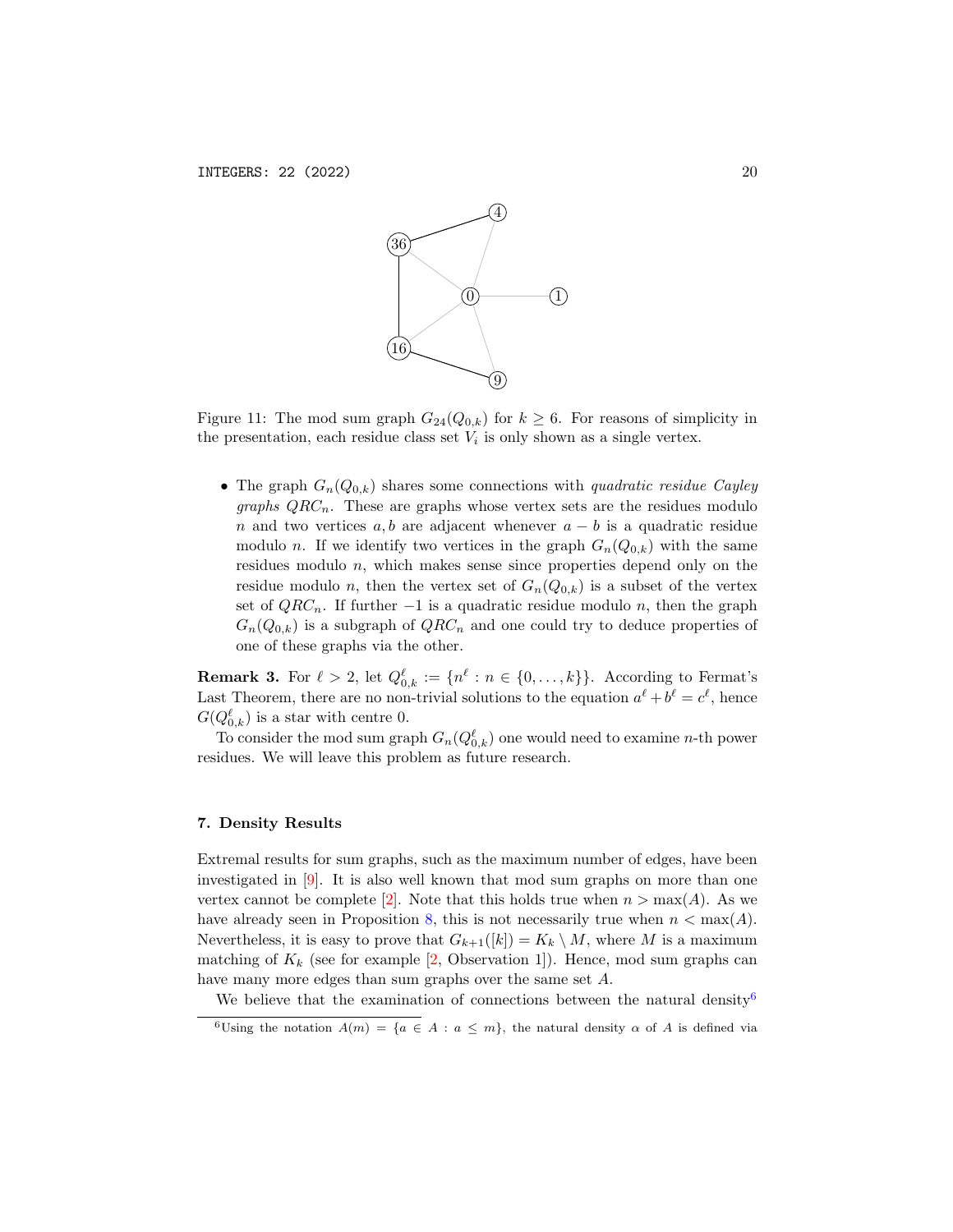of A and certain graph theoretical properties of  $G(A_k)$  or  $G_n(A_k)$  is an intriguing route of research. Since, to the best of our knowledge, nothing has been done before in this area, we begin with rather basic results.

Let A be a set of positive integers of natural density  $\alpha$ . We denote by  $a_1$  the smallest element of A, by  $a_2$  the second smallest and so on. Hence, we have  $A_k =$  ${a_i : i \in [k]}$  and  $|A_k| \approx \alpha \cdot \max(A_k)$  (for large k).

For the remainder of this section, we consider the number of edges in  $G(A_k)$ . Since the sum of two odd numbers is even, the tipping point for the natural density of A is  $\frac{1}{2}$ , as the next two results show.

**Proposition 14.** Let A be a set of positive integers of natural density  $\alpha$ . The number of edges of  $G(A_k)$  lies between 0 and  $\lfloor \frac{1}{4}(k-1)^2 \rfloor$ . Moreover, for  $\alpha = \frac{1}{2}$  both extremal values occur.

Proof. The first statement immediately follows from [\[9,](#page-22-3) Theorem 2.1]. To prove the second statement consider the set of odd positive numbers (minimum number of edges) and the set of even positive numbers (maximum number of edges).  $\Box$ 

**Proposition 15.** Let A be a set of positive integers of natural density  $\alpha > \frac{1}{2}$ . Then, for sufficiently large k, the graph  $G(A_k)$  contains at least one edge.

*Proof.* Denote by a the smallest element of A and consider the boxes  $B_h = \{h \cdot a + j \in$  $A : j \in [0, a-1]$ . If we find two consecutive boxes  $B_h, B_{h+1}$  containing together at least  $a + 1$  elements, then, by the pigeonhole principle, some  $i \in [0, a - 1]$  with  $h \cdot a+i, (h+1) \cdot a+i \in A$  exists. Let  $k_0$  be the integer such that  $a_{k_0} = (h+1) \cdot a+i$ , then, for every  $k \geq k_0$ , the graph  $G(A_k)$  contains the edge  $\{a, h \cdot a + i\}$ .

It suffices to prove  $A(n) \geq \frac{n}{2} + a$  for sufficiently large n since then, again by the pigeonhole principle, two such consecutive boxes exist. To this end, let  $\alpha = \frac{1}{2} + \beta$ for some  $\beta > 0$ ,  $n_0$  such that  $\frac{a}{n} < \beta$  for all  $n \ge n_0$ , and  $\varepsilon = \beta - \frac{a}{n_0}$ . Then

$$
\left|\frac{A(n)-\frac{n}{2}-a}{n}-\left(\beta-\frac{a}{n}\right)\right|=\left|\frac{A(n)}{n}-\alpha\right|\sum_{n\geq n(\varepsilon)}\varepsilon
$$

implies  $A(n) \geq \frac{n}{2} + a$  for  $n \geq \max\{n_0, n(\varepsilon)\}.$ 

### 8. Open Questions

Since this article gives a new perspective on sum graphs and mod sum graphs, several options for future research arise. Some of the many open questions, which could be examined, were already mentioned in the previous sections. More will be given in this final part of the paper.

 $\Box$ 

 $\frac{A(m)}{m} \to \alpha$  as  $m \to \infty$ , if this limit exists.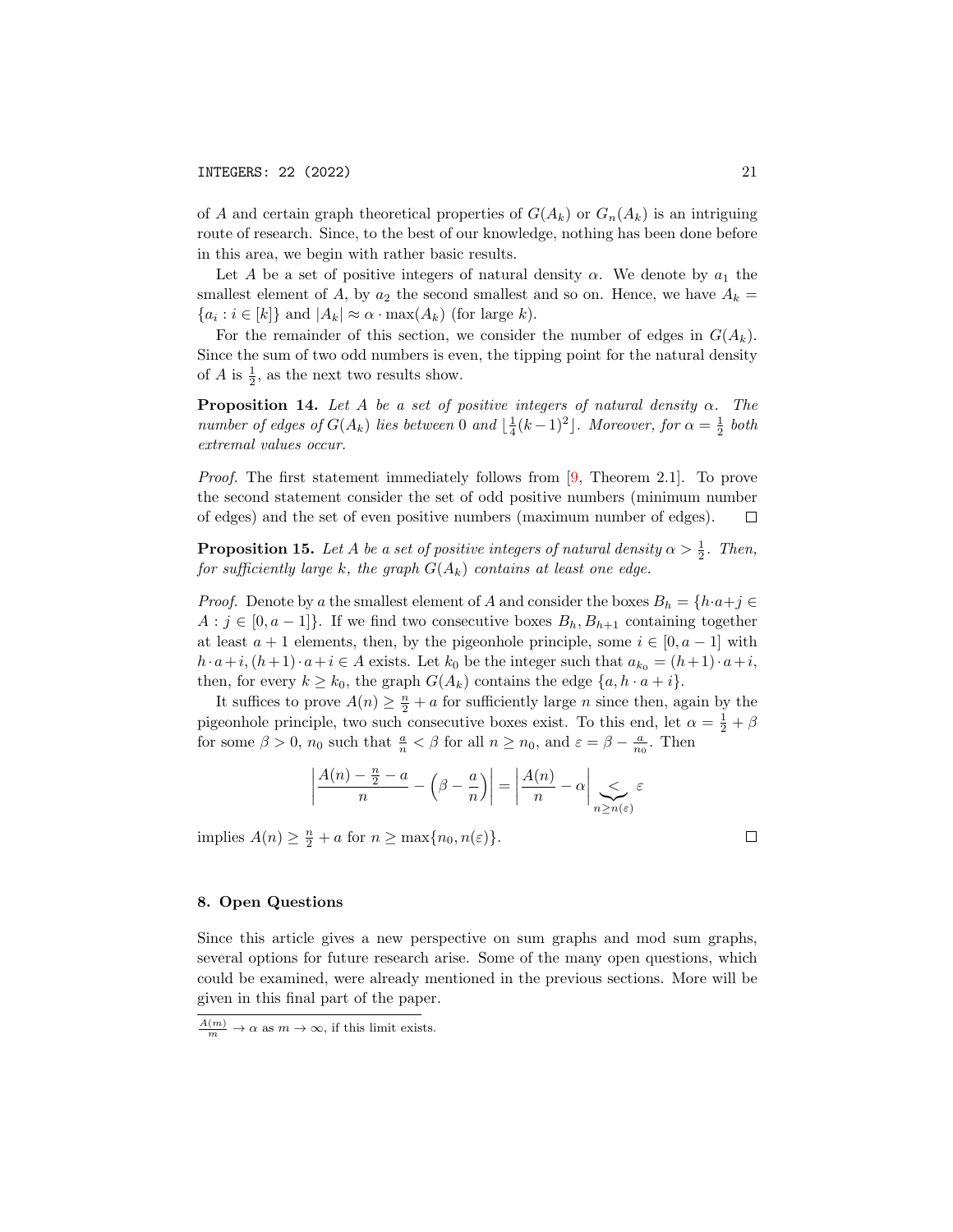Sum graphs and mod sum graphs of other arithmetically interesting sets and sequences, such as the set of numbers that can be written as a sum of two squares, the set of the values of the Euler totient function, or geometric progressions, should be investigated. In particular, higher order linear recurrences, in view of the results in Sections [2](#page-2-1) and [3,](#page-5-1) might be of interest. Furthermore, for higher powers, which we briefly mentioned in Section [6,](#page-14-2) the induced mod sum graph should be determined.

For these other sets, as well as the sets considered here, one could try to determine more properties (such as connectedness and diameter) and characteristic numbers (such as clique number and chromatic number) of the respective sum graph and mod sum graph. It would also be interesting to get the asymptotic number of edges where we cannot determine them exactly, for example in  $G_n(\mathbb{P}_k)$ .

In Sections [4,](#page-8-1) [5,](#page-12-3) and [6,](#page-14-2) the mod sum graph has been considered without the restriction  $n > \max(A_k)$ . One could try to consider the mod sum graph of these sets when the modulus is restricted.

In some of the obtained results, the graphs  $G_n(A_k)$  were explicitly given for sufficiently large k. One could examine the graphs  $G_n(A_k)$  where k is not large enough for the respective statements to be true.

In the last section, we got just a glimpse of possible results about (mod) sum graphs given by sets of certain density. It would be most desirable to obtain stronger structural statements for  $G(A_k)$  depending on the density of A.

Other statistical questions of interest might be the following.

- How large can the difference of edges of the sum graph and a mod sum graph be at most?
- What is the mean number of edges over all mod sum graphs, with bounded n, for given A?

As a generalization of sum graphs and mod sum graphs, we can consider the following setting: Let  $(M, \circ)$  be a *commutative magma*, that is, a non-empty set M equipped with a commutative binary operation. Let  $A \subset M$  be a non-empty finite subset. Then we can define a graph  $G = (V, E)$  as follows: the set of vertices is A and two vertices v, w are adjacent if and only if  $v \circ w \in A$ . If  $(M, \circ) = (\mathbb{N}, +)$ , this gives exactly the sum graph of A; if  $(M, \circ) = (\mathbb{Z}/n\mathbb{Z}, +)$  for some n, this gives the mod sum graph  $G_n(A)$ . This type of graph can be examined, either in general or for other interesting commutative magmas, such as  $(N, \cdot)$ , also known as product graph, or  $(\mathbb{Z}/n\mathbb{Z}, \cdot)$ , also known as mod product graph.

#### References

<span id="page-21-0"></span>[1] S. Balagopalan, When is the sum of two quadratic residues modulo a prime again a quadratic residue?, MathOverflow (2011), <https://mathoverflow.net/q/65193> (version: 2013-07-26)